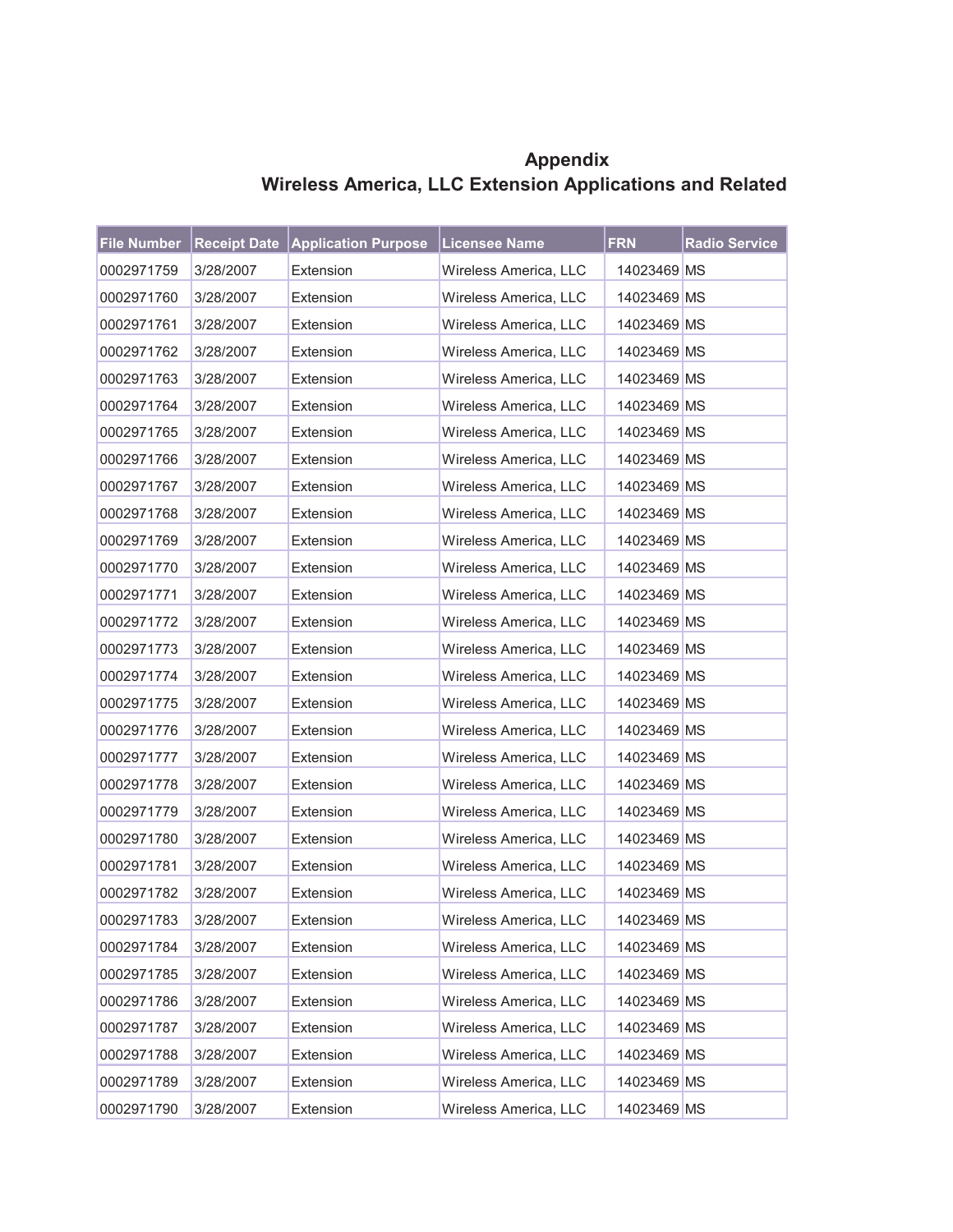| 0002971791 | 3/28/2007 | Extension | Wireless America, LLC | 14023469 MS |  |
|------------|-----------|-----------|-----------------------|-------------|--|
| 0002971792 | 3/28/2007 | Extension | Wireless America, LLC | 14023469 MS |  |
| 0002971793 | 3/28/2007 | Extension | Wireless America, LLC | 14023469 MS |  |
| 0002971794 | 3/28/2007 | Extension | Wireless America, LLC | 14023469 MS |  |
| 0002971795 | 3/28/2007 | Extension | Wireless America, LLC | 14023469 MS |  |
| 0002971796 | 3/28/2007 | Extension | Wireless America, LLC | 14023469 MS |  |
| 0002971797 | 3/28/2007 | Extension | Wireless America, LLC | 14023469 MS |  |
| 0002971798 | 3/28/2007 | Extension | Wireless America, LLC | 14023469 MS |  |
| 0002971799 | 3/28/2007 | Extension | Wireless America, LLC | 14023469 MS |  |
| 0002971800 | 3/28/2007 | Extension | Wireless America, LLC | 14023469 MS |  |
| 0002971801 | 3/28/2007 | Extension | Wireless America, LLC | 14023469 MS |  |
| 0002971802 | 3/28/2007 | Extension | Wireless America, LLC | 14023469 MS |  |
| 0002971803 | 3/28/2007 | Extension | Wireless America, LLC | 14023469 MS |  |
| 0002971804 | 3/28/2007 | Extension | Wireless America, LLC | 14023469 MS |  |
| 0002971805 | 3/28/2007 | Extension | Wireless America, LLC | 14023469 MS |  |
| 0002971806 | 3/28/2007 | Extension | Wireless America, LLC | 14023469 MS |  |
| 0002971807 | 3/28/2007 | Extension | Wireless America, LLC | 14023469 MS |  |
| 0002971808 | 3/28/2007 | Extension | Wireless America, LLC | 14023469 MS |  |
| 0002971809 | 3/28/2007 | Extension | Wireless America, LLC | 14023469 MS |  |
| 0002971810 | 3/28/2007 | Extension | Wireless America, LLC | 14023469 MS |  |
| 0002971811 | 3/28/2007 | Extension | Wireless America, LLC | 14023469 MS |  |
| 0002971812 | 3/28/2007 | Extension | Wireless America, LLC | 14023469 MS |  |
| 0002971813 | 3/28/2007 | Extension | Wireless America, LLC | 14023469 MS |  |
| 0002971814 | 3/28/2007 | Extension | Wireless America, LLC | 14023469 MS |  |
| 0002971815 | 3/28/2007 | Extension | Wireless America, LLC | 14023469 MS |  |
| 0002971816 | 3/28/2007 | Extension | Wireless America, LLC | 14023469 MS |  |
| 0002971817 | 3/28/2007 | Extension | Wireless America, LLC | 14023469 MS |  |
| 0002971818 | 3/28/2007 | Extension | Wireless America, LLC | 14023469 MS |  |
| 0002971819 | 3/28/2007 | Extension | Wireless America, LLC | 14023469 MS |  |
| 0002971820 | 3/28/2007 | Extension | Wireless America, LLC | 14023469 MS |  |
| 0002971821 | 3/28/2007 | Extension | Wireless America, LLC | 14023469 MS |  |
| 0002971822 | 3/28/2007 | Extension | Wireless America, LLC | 14023469 MS |  |
| 0002971823 | 3/28/2007 | Extension | Wireless America, LLC | 14023469 MS |  |
| 0002971824 | 3/28/2007 | Extension | Wireless America, LLC | 14023469 MS |  |
| 0002971825 | 3/28/2007 | Extension | Wireless America, LLC | 14023469 MS |  |
| 0002971826 | 3/28/2007 | Extension | Wireless America, LLC | 14023469 MS |  |
| 0002971827 | 3/28/2007 | Extension | Wireless America, LLC | 14023469 MS |  |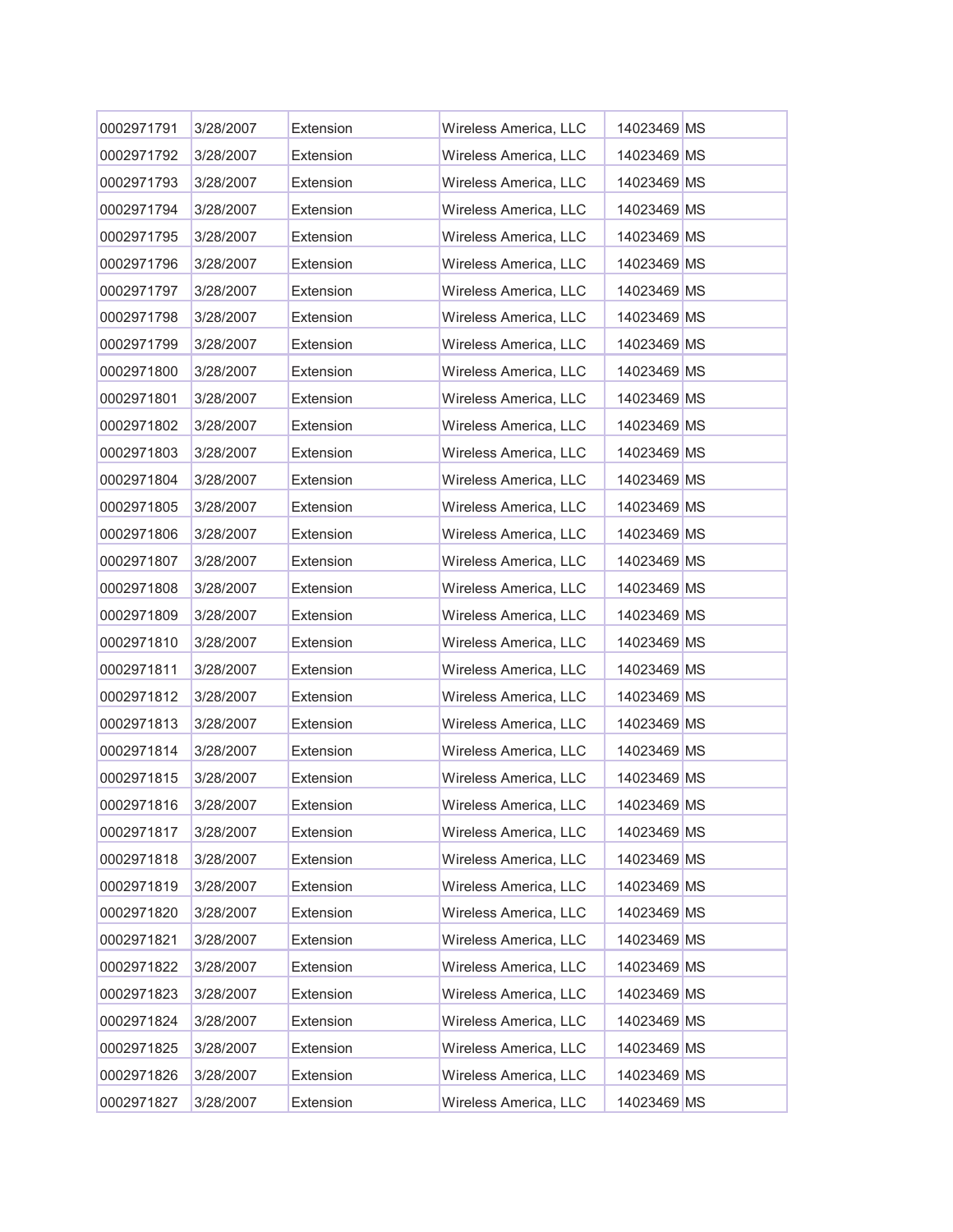| 0002971828 | 3/28/2007 | Extension | Wireless America, LLC | 14023469 MS |  |
|------------|-----------|-----------|-----------------------|-------------|--|
| 0002971829 | 3/28/2007 | Extension | Wireless America, LLC | 14023469 MS |  |
| 0002971830 | 3/28/2007 | Extension | Wireless America, LLC | 14023469 MS |  |
| 0002971831 | 3/28/2007 | Extension | Wireless America, LLC | 14023469 MS |  |
| 0002971832 | 3/28/2007 | Extension | Wireless America, LLC | 14023469 MS |  |
| 0002971833 | 3/28/2007 | Extension | Wireless America, LLC | 14023469 MS |  |
| 0002971834 | 3/28/2007 | Extension | Wireless America, LLC | 14023469 MS |  |
| 0002971835 | 3/28/2007 | Extension | Wireless America, LLC | 14023469 MS |  |
| 0002971836 | 3/28/2007 | Extension | Wireless America, LLC | 14023469 MS |  |
| 0002971837 | 3/28/2007 | Extension | Wireless America, LLC | 14023469 MS |  |
| 0002971838 | 3/28/2007 | Extension | Wireless America, LLC | 14023469 MS |  |
| 0002971839 | 3/28/2007 | Extension | Wireless America, LLC | 14023469 MS |  |
| 0002971840 | 3/28/2007 | Extension | Wireless America, LLC | 14023469 MS |  |
| 0002971841 | 3/28/2007 | Extension | Wireless America, LLC | 14023469 MS |  |
| 0002971842 | 3/28/2007 | Extension | Wireless America, LLC | 14023469 MS |  |
| 0002971843 | 3/28/2007 | Extension | Wireless America, LLC | 14023469 MS |  |
| 0002971844 | 3/28/2007 | Extension | Wireless America, LLC | 14023469 MS |  |
| 0002971845 | 3/28/2007 | Extension | Wireless America, LLC | 14023469 MS |  |
| 0002971846 | 3/28/2007 | Extension | Wireless America, LLC | 14023469 MS |  |
| 0002971847 | 3/28/2007 | Extension | Wireless America, LLC | 14023469 MS |  |
| 0002971848 | 3/28/2007 | Extension | Wireless America, LLC | 14023469 MS |  |
| 0002971849 | 3/28/2007 | Extension | Wireless America, LLC | 14023469 MS |  |
| 0002971850 | 3/28/2007 | Extension | Wireless America, LLC | 14023469 MS |  |
| 0002971851 | 3/28/2007 | Extension | Wireless America, LLC | 14023469 MS |  |
| 0002971852 | 3/28/2007 | Extension | Wireless America, LLC | 14023469 MS |  |
| 0002971853 | 3/28/2007 | Extension | Wireless America, LLC | 14023469 MS |  |
| 0002971854 | 3/28/2007 | Extension | Wireless America, LLC | 14023469 MS |  |
| 0002971855 | 3/28/2007 | Extension | Wireless America, LLC | 14023469 MS |  |
| 0002971856 | 3/28/2007 | Extension | Wireless America, LLC | 14023469 MS |  |
| 0002971857 | 3/28/2007 | Extension | Wireless America, LLC | 14023469 MS |  |
| 0002971858 | 3/28/2007 | Extension | Wireless America, LLC | 14023469 MS |  |
| 0002971859 | 3/28/2007 | Extension | Wireless America, LLC | 14023469 MS |  |
| 0002971860 | 3/28/2007 | Extension | Wireless America, LLC | 14023469 MS |  |
| 0002971861 | 3/28/2007 | Extension | Wireless America, LLC | 14023469 MS |  |
| 0002971862 | 3/28/2007 | Extension | Wireless America, LLC | 14023469 MS |  |
| 0002971863 | 3/28/2007 | Extension | Wireless America, LLC | 14023469 MS |  |
| 0002971864 | 3/28/2007 | Extension | Wireless America, LLC | 14023469 MS |  |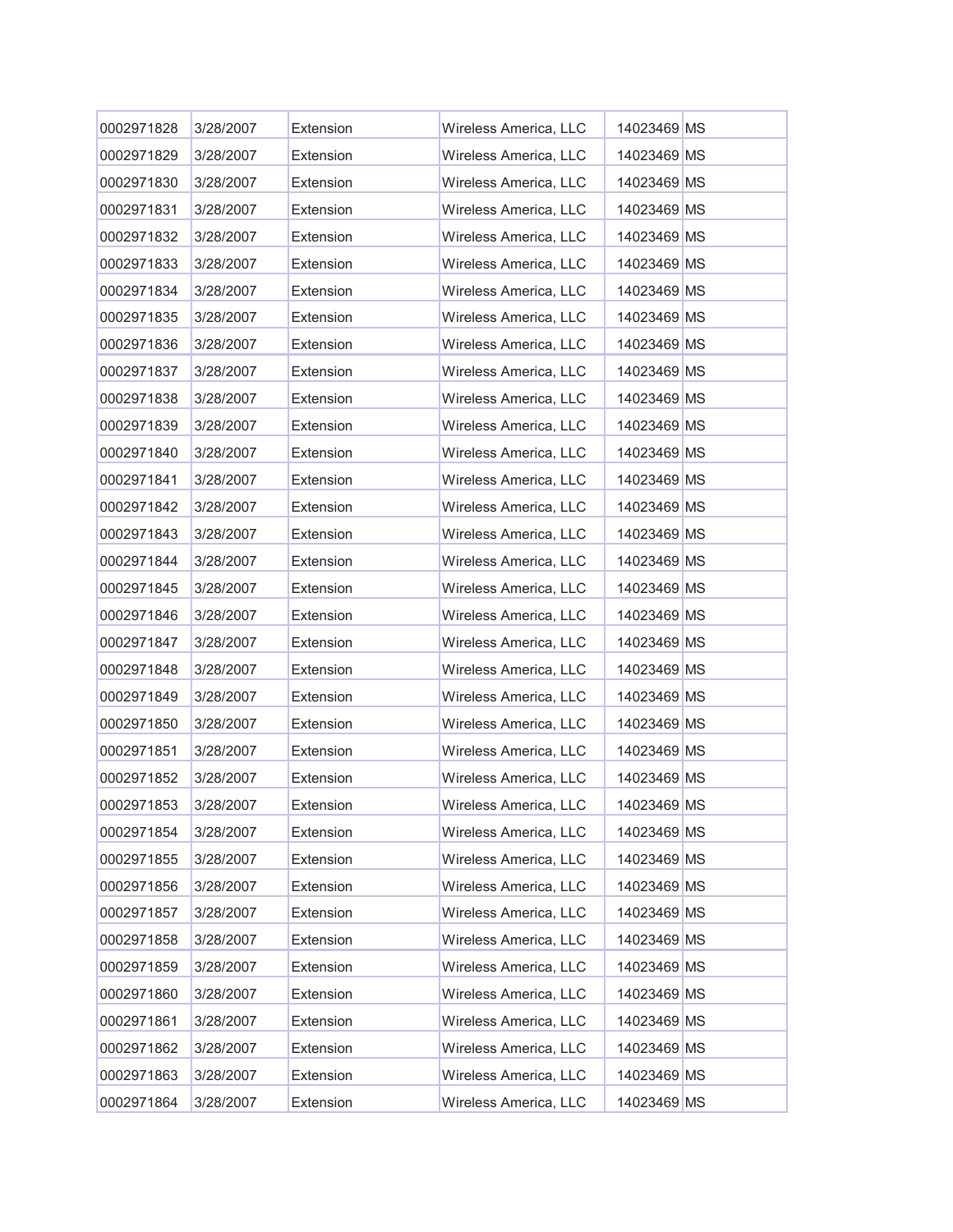| 0002971865 | 3/28/2007 | Extension | Wireless America, LLC | 14023469 MS |  |
|------------|-----------|-----------|-----------------------|-------------|--|
| 0002971866 | 3/28/2007 | Extension | Wireless America, LLC | 14023469 MS |  |
| 0002971867 | 3/28/2007 | Extension | Wireless America, LLC | 14023469 MS |  |
| 0002971868 | 3/28/2007 | Extension | Wireless America, LLC | 14023469 MS |  |
| 0002971869 | 3/28/2007 | Extension | Wireless America, LLC | 14023469 MS |  |
| 0002971870 | 3/28/2007 | Extension | Wireless America, LLC | 14023469 MS |  |
| 0002971871 | 3/28/2007 | Extension | Wireless America, LLC | 14023469 MS |  |
| 0002971872 | 3/28/2007 | Extension | Wireless America, LLC | 14023469 MS |  |
| 0002971873 | 3/28/2007 | Extension | Wireless America, LLC | 14023469 MS |  |
| 0002971874 | 3/28/2007 | Extension | Wireless America, LLC | 14023469 MS |  |
| 0002971875 | 3/28/2007 | Extension | Wireless America, LLC | 14023469 MS |  |
| 0002971876 | 3/28/2007 | Extension | Wireless America, LLC | 14023469 MS |  |
| 0002971877 | 3/28/2007 | Extension | Wireless America, LLC | 14023469 MS |  |
| 0002971878 | 3/28/2007 | Extension | Wireless America, LLC | 14023469 MS |  |
| 0002971879 | 3/28/2007 | Extension | Wireless America, LLC | 14023469 MS |  |
| 0002971880 | 3/28/2007 | Extension | Wireless America, LLC | 14023469 MS |  |
| 0002971881 | 3/28/2007 | Extension | Wireless America, LLC | 14023469 MS |  |
| 0002971882 | 3/28/2007 | Extension | Wireless America, LLC | 14023469 MS |  |
| 0002971883 | 3/28/2007 | Extension | Wireless America, LLC | 14023469 MS |  |
| 0002971884 | 3/28/2007 | Extension | Wireless America, LLC | 14023469 MS |  |
| 0002971885 | 3/28/2007 | Extension | Wireless America, LLC | 14023469 MS |  |
| 0002971886 | 3/28/2007 | Extension | Wireless America, LLC | 14023469 MS |  |
| 0002971887 | 3/28/2007 | Extension | Wireless America, LLC | 14023469 MS |  |
| 0002971888 | 3/28/2007 | Extension | Wireless America, LLC | 14023469 MS |  |
| 0002971889 | 3/28/2007 | Extension | Wireless America, LLC | 14023469 MS |  |
| 0002971890 | 3/28/2007 | Extension | Wireless America, LLC | 14023469 MS |  |
| 0002971891 | 3/28/2007 | Extension | Wireless America, LLC | 14023469 MS |  |
| 0002971892 | 3/28/2007 | Extension | Wireless America, LLC | 14023469 MS |  |
| 0002971893 | 3/28/2007 | Extension | Wireless America, LLC | 14023469 MS |  |
| 0002971894 | 3/28/2007 | Extension | Wireless America, LLC | 14023469 MS |  |
| 0002971895 | 3/28/2007 | Extension | Wireless America, LLC | 14023469 MS |  |
| 0002971896 | 3/28/2007 | Extension | Wireless America, LLC | 14023469 MS |  |
| 0002971897 | 3/28/2007 | Extension | Wireless America, LLC | 14023469 MS |  |
| 0002971898 | 3/28/2007 | Extension | Wireless America, LLC | 14023469 MS |  |
| 0002971899 | 3/28/2007 | Extension | Wireless America, LLC | 14023469 MS |  |
| 0002971900 | 3/28/2007 | Extension | Wireless America, LLC | 14023469 MS |  |
| 0002971901 | 3/28/2007 | Extension | Wireless America, LLC | 14023469 MS |  |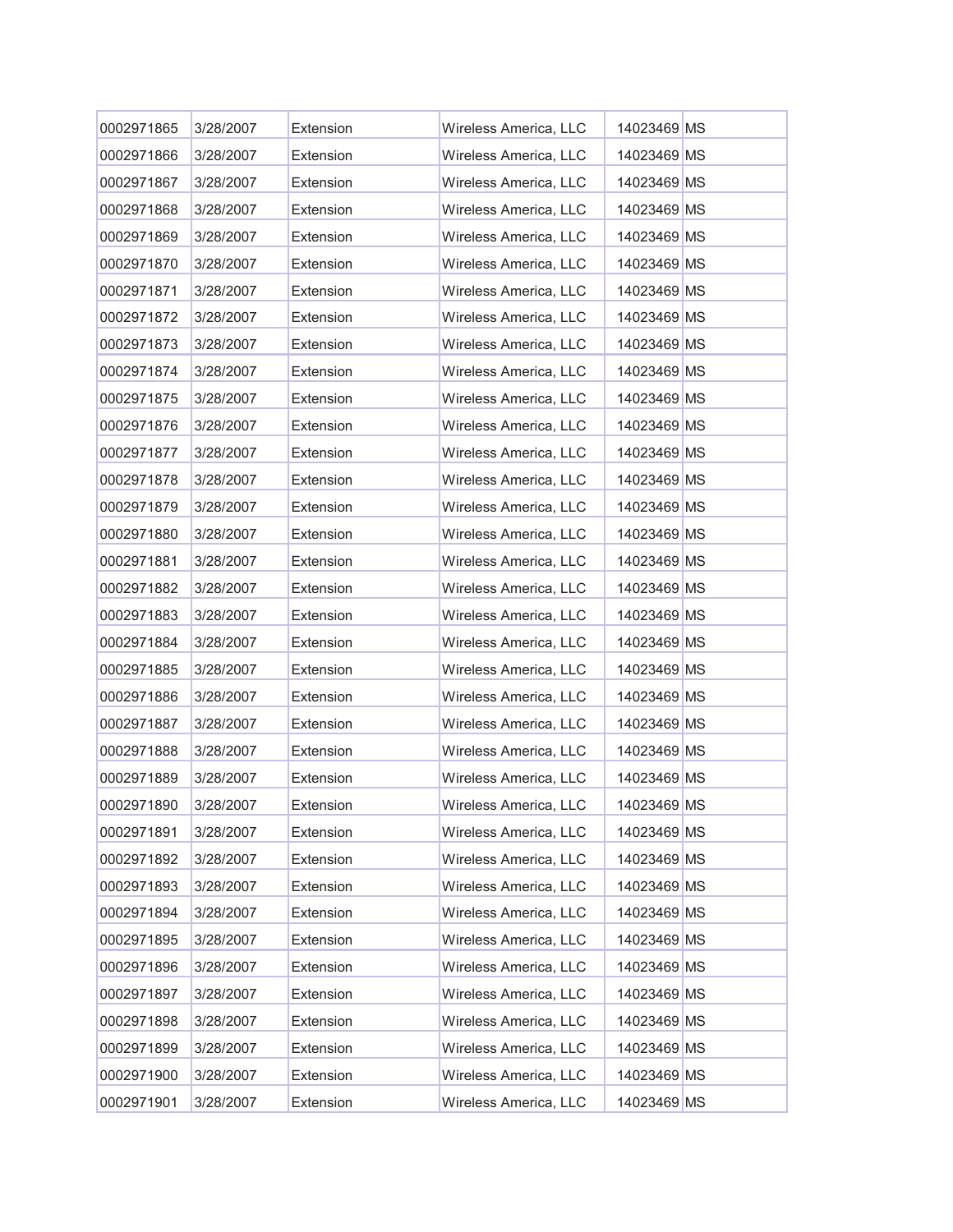| 0002971902 | 3/28/2007 | Extension | Wireless America, LLC | 14023469 MS |  |
|------------|-----------|-----------|-----------------------|-------------|--|
| 0002971903 | 3/28/2007 | Extension | Wireless America, LLC | 14023469 MS |  |
| 0002971904 | 3/28/2007 | Extension | Wireless America, LLC | 14023469 MS |  |
| 0002971905 | 3/28/2007 | Extension | Wireless America, LLC | 14023469 MS |  |
| 0002971906 | 3/28/2007 | Extension | Wireless America, LLC | 14023469 MS |  |
| 0002971907 | 3/28/2007 | Extension | Wireless America, LLC | 14023469 MS |  |
| 0002971908 | 3/28/2007 | Extension | Wireless America, LLC | 14023469 MS |  |
| 0002971909 | 3/28/2007 | Extension | Wireless America, LLC | 14023469 MS |  |
| 0002971910 | 3/28/2007 | Extension | Wireless America, LLC | 14023469 MS |  |
| 0002971911 | 3/28/2007 | Extension | Wireless America, LLC | 14023469 MS |  |
| 0002971912 | 3/28/2007 | Extension | Wireless America, LLC | 14023469 MS |  |
| 0002971913 | 3/28/2007 | Extension | Wireless America, LLC | 14023469 MS |  |
| 0002971914 | 3/28/2007 | Extension | Wireless America, LLC | 14023469 MS |  |
| 0002971915 | 3/28/2007 | Extension | Wireless America, LLC | 14023469 MS |  |
| 0002971916 | 3/28/2007 | Extension | Wireless America, LLC | 14023469 MS |  |
| 0002971917 | 3/28/2007 | Extension | Wireless America, LLC | 14023469 MS |  |
| 0002971918 | 3/28/2007 | Extension | Wireless America, LLC | 14023469 MS |  |
| 0002971919 | 3/28/2007 | Extension | Wireless America, LLC | 14023469 MS |  |
| 0002971920 | 3/28/2007 | Extension | Wireless America, LLC | 14023469 MS |  |
| 0002971921 | 3/28/2007 | Extension | Wireless America, LLC | 14023469 MS |  |
| 0002971922 | 3/28/2007 | Extension | Wireless America, LLC | 14023469 MS |  |
| 0002971923 | 3/28/2007 | Extension | Wireless America, LLC | 14023469 MS |  |
| 0002971924 | 3/28/2007 | Extension | Wireless America, LLC | 14023469 MS |  |
| 0002971925 | 3/28/2007 | Extension | Wireless America, LLC | 14023469 MS |  |
| 0002971926 | 3/28/2007 | Extension | Wireless America, LLC | 14023469 MS |  |
| 0002971927 | 3/28/2007 | Extension | Wireless America, LLC | 14023469 MS |  |
| 0002971928 | 3/28/2007 | Extension | Wireless America, LLC | 14023469 MS |  |
| 0002971929 | 3/28/2007 | Extension | Wireless America, LLC | 14023469 MS |  |
| 0002971930 | 3/28/2007 | Extension | Wireless America, LLC | 14023469 MS |  |
| 0002971931 | 3/28/2007 | Extension | Wireless America, LLC | 14023469 MS |  |
| 0002971932 | 3/28/2007 | Extension | Wireless America, LLC | 14023469 MS |  |
| 0002971933 | 3/28/2007 | Extension | Wireless America, LLC | 14023469 MS |  |
| 0002971934 | 3/28/2007 | Extension | Wireless America, LLC | 14023469 MS |  |
| 0002971935 | 3/28/2007 | Extension | Wireless America, LLC | 14023469 MS |  |
| 0002971936 | 3/28/2007 | Extension | Wireless America, LLC | 14023469 MS |  |
| 0002971937 | 3/28/2007 | Extension | Wireless America, LLC | 14023469 MS |  |
| 0002971938 | 3/28/2007 | Extension | Wireless America, LLC | 14023469 MS |  |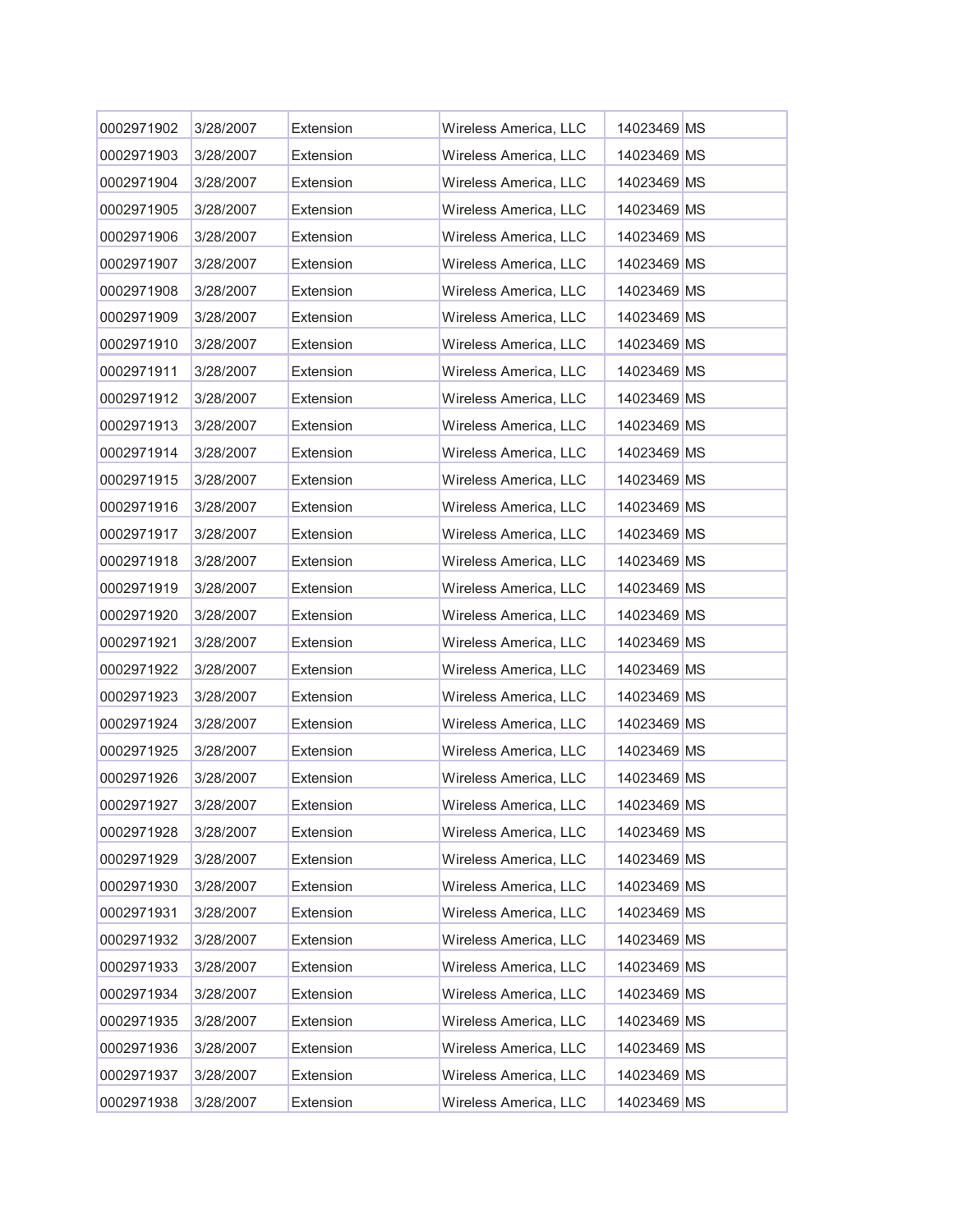| 0002971939 | 3/28/2007 | Extension | Wireless America, LLC | 14023469 MS |  |
|------------|-----------|-----------|-----------------------|-------------|--|
| 0002971940 | 3/28/2007 | Extension | Wireless America, LLC | 14023469 MS |  |
| 0002971941 | 3/28/2007 | Extension | Wireless America, LLC | 14023469 MS |  |
| 0002971942 | 3/28/2007 | Extension | Wireless America, LLC | 14023469 MS |  |
| 0002971943 | 3/28/2007 | Extension | Wireless America, LLC | 14023469 MS |  |
| 0002971944 | 3/28/2007 | Extension | Wireless America, LLC | 14023469 MS |  |
| 0002971945 | 3/28/2007 | Extension | Wireless America, LLC | 14023469 MS |  |
| 0002971946 | 3/28/2007 | Extension | Wireless America, LLC | 14023469 MS |  |
| 0002971947 | 3/28/2007 | Extension | Wireless America, LLC | 14023469 MS |  |
| 0002971948 | 3/28/2007 | Extension | Wireless America, LLC | 14023469 MS |  |
| 0002971949 | 3/28/2007 | Extension | Wireless America, LLC | 14023469 MS |  |
| 0002971950 | 3/28/2007 | Extension | Wireless America, LLC | 14023469 MS |  |
| 0002971951 | 3/28/2007 | Extension | Wireless America, LLC | 14023469 MS |  |
| 0002971952 | 3/28/2007 | Extension | Wireless America, LLC | 14023469 MS |  |
| 0002971953 | 3/28/2007 | Extension | Wireless America, LLC | 14023469 MS |  |
| 0002971954 | 3/28/2007 | Extension | Wireless America, LLC | 14023469 MS |  |
| 0002971955 | 3/28/2007 | Extension | Wireless America, LLC | 14023469 MS |  |
| 0002971956 | 3/28/2007 | Extension | Wireless America, LLC | 14023469 MS |  |
| 0002971957 | 3/28/2007 | Extension | Wireless America, LLC | 14023469 MS |  |
| 0002971958 | 3/28/2007 | Extension | Wireless America, LLC | 14023469 MS |  |
| 0002971461 | 3/28/2007 | Extension | Wireless America, LLC | 14023469 MS |  |
| 0002971462 | 3/28/2007 | Extension | Wireless America, LLC | 14023469 MS |  |
| 0002971463 | 3/28/2007 | Extension | Wireless America, LLC | 14023469 MS |  |
| 0002971464 | 3/28/2007 | Extension | Wireless America, LLC | 14023469 MS |  |
| 0002971465 | 3/28/2007 | Extension | Wireless America, LLC | 14023469 MS |  |
| 0002971466 | 3/28/2007 | Extension | Wireless America, LLC | 14023469 MS |  |
| 0002971467 | 3/28/2007 | Extension | Wireless America, LLC | 14023469 MS |  |
| 0002971468 | 3/28/2007 | Extension | Wireless America, LLC | 14023469 MS |  |
| 0002971469 | 3/28/2007 | Extension | Wireless America, LLC | 14023469 MS |  |
| 0002971470 | 3/28/2007 | Extension | Wireless America, LLC | 14023469 MS |  |
| 0002971471 | 3/28/2007 | Extension | Wireless America, LLC | 14023469 MS |  |
| 0002971472 | 3/28/2007 | Extension | Wireless America, LLC | 14023469 MS |  |
| 0002971473 | 3/28/2007 | Extension | Wireless America, LLC | 14023469 MS |  |
| 0002971474 | 3/28/2007 | Extension | Wireless America, LLC | 14023469 MS |  |
| 0002971475 | 3/28/2007 | Extension | Wireless America, LLC | 14023469 MS |  |
| 0002971476 | 3/28/2007 | Extension | Wireless America, LLC | 14023469 MS |  |
| 0002971477 | 3/28/2007 | Extension | Wireless America, LLC | 14023469 MS |  |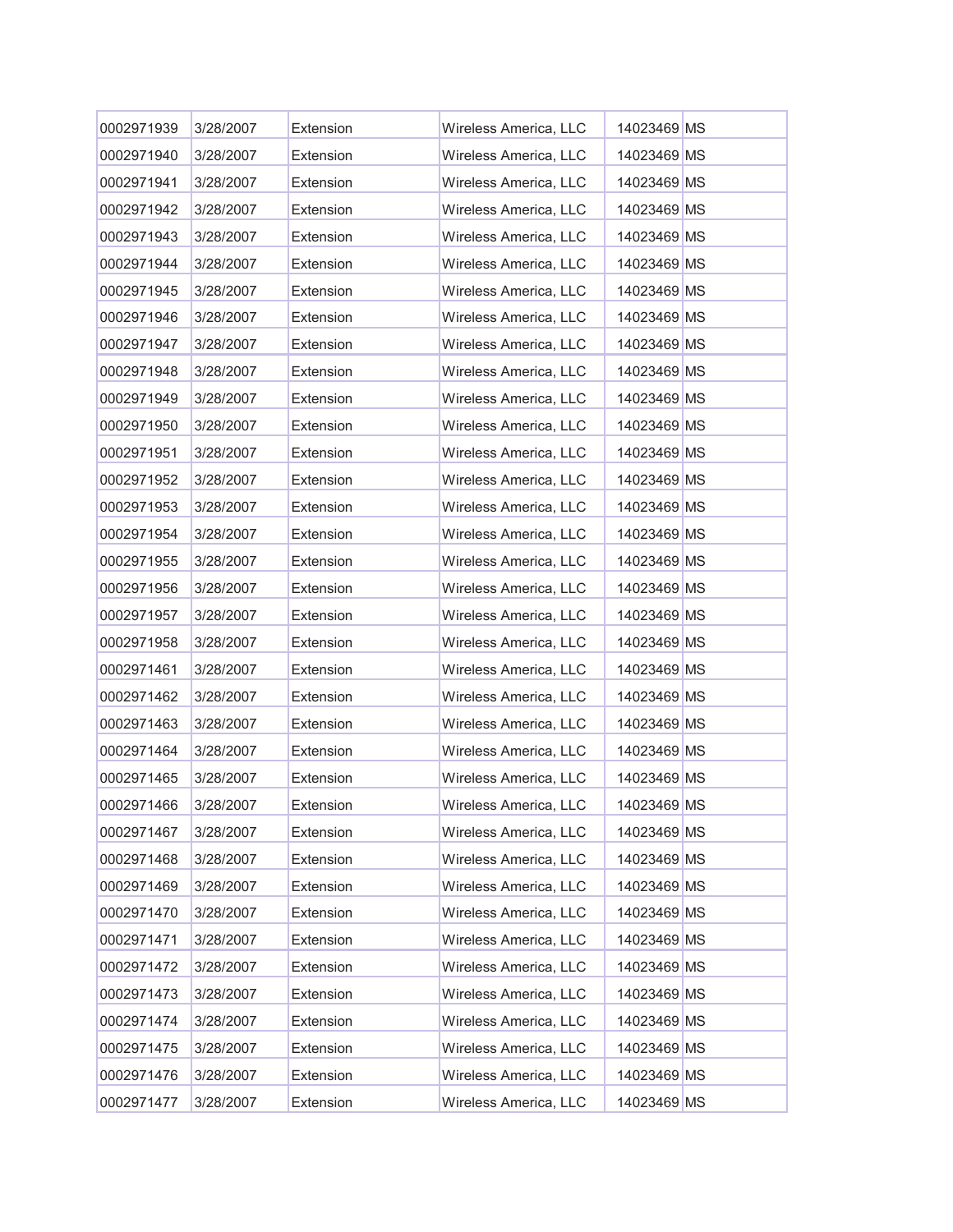| 0002971478 | 3/28/2007 | Extension | Wireless America, LLC | 14023469 MS |  |
|------------|-----------|-----------|-----------------------|-------------|--|
| 0002971479 | 3/28/2007 | Extension | Wireless America, LLC | 14023469 MS |  |
| 0002971480 | 3/28/2007 | Extension | Wireless America, LLC | 14023469 MS |  |
| 0002971481 | 3/28/2007 | Extension | Wireless America, LLC | 14023469 MS |  |
| 0002971482 | 3/28/2007 | Extension | Wireless America, LLC | 14023469 MS |  |
| 0002971483 | 3/28/2007 | Extension | Wireless America, LLC | 14023469 MS |  |
| 0002971484 | 3/28/2007 | Extension | Wireless America, LLC | 14023469 MS |  |
| 0002971485 | 3/28/2007 | Extension | Wireless America, LLC | 14023469 MS |  |
| 0002971486 | 3/28/2007 | Extension | Wireless America, LLC | 14023469 MS |  |
| 0002971487 | 3/28/2007 | Extension | Wireless America, LLC | 14023469 MS |  |
| 0002971488 | 3/28/2007 | Extension | Wireless America, LLC | 14023469 MS |  |
| 0002971489 | 3/28/2007 | Extension | Wireless America, LLC | 14023469 MS |  |
| 0002971490 | 3/28/2007 | Extension | Wireless America, LLC | 14023469 MS |  |
| 0002971491 | 3/28/2007 | Extension | Wireless America, LLC | 14023469 MS |  |
| 0002971492 | 3/28/2007 | Extension | Wireless America, LLC | 14023469 MS |  |
| 0002971493 | 3/28/2007 | Extension | Wireless America, LLC | 14023469 MS |  |
| 0002971494 | 3/28/2007 | Extension | Wireless America, LLC | 14023469 MS |  |
| 0002971495 | 3/28/2007 | Extension | Wireless America, LLC | 14023469 MS |  |
| 0002971496 | 3/28/2007 | Extension | Wireless America, LLC | 14023469 MS |  |
| 0002971497 | 3/28/2007 | Extension | Wireless America, LLC | 14023469 MS |  |
| 0002971498 | 3/28/2007 | Extension | Wireless America, LLC | 14023469 MS |  |
| 0002971499 | 3/28/2007 | Extension | Wireless America, LLC | 14023469 MS |  |
| 0002971500 | 3/28/2007 | Extension | Wireless America, LLC | 14023469 MS |  |
| 0002971501 | 3/28/2007 | Extension | Wireless America, LLC | 14023469 MS |  |
| 0002971502 | 3/28/2007 | Extension | Wireless America, LLC | 14023469 MS |  |
| 0002971503 | 3/28/2007 | Extension | Wireless America, LLC | 14023469 MS |  |
| 0002971504 | 3/28/2007 | Extension | Wireless America, LLC | 14023469 MS |  |
| 0002971505 | 3/28/2007 | Extension | Wireless America, LLC | 14023469 MS |  |
| 0002971506 | 3/28/2007 | Extension | Wireless America, LLC | 14023469 MS |  |
| 0002971507 | 3/28/2007 | Extension | Wireless America, LLC | 14023469 MS |  |
| 0002971508 | 3/28/2007 | Extension | Wireless America, LLC | 14023469 MS |  |
| 0002971509 | 3/28/2007 | Extension | Wireless America, LLC | 14023469 MS |  |
| 0002971510 | 3/28/2007 | Extension | Wireless America, LLC | 14023469 MS |  |
| 0002971511 | 3/28/2007 | Extension | Wireless America, LLC | 14023469 MS |  |
| 0002971512 | 3/28/2007 | Extension | Wireless America, LLC | 14023469 MS |  |
| 0002971513 | 3/28/2007 | Extension | Wireless America, LLC | 14023469 MS |  |
| 0002971514 | 3/28/2007 | Extension | Wireless America, LLC | 14023469 MS |  |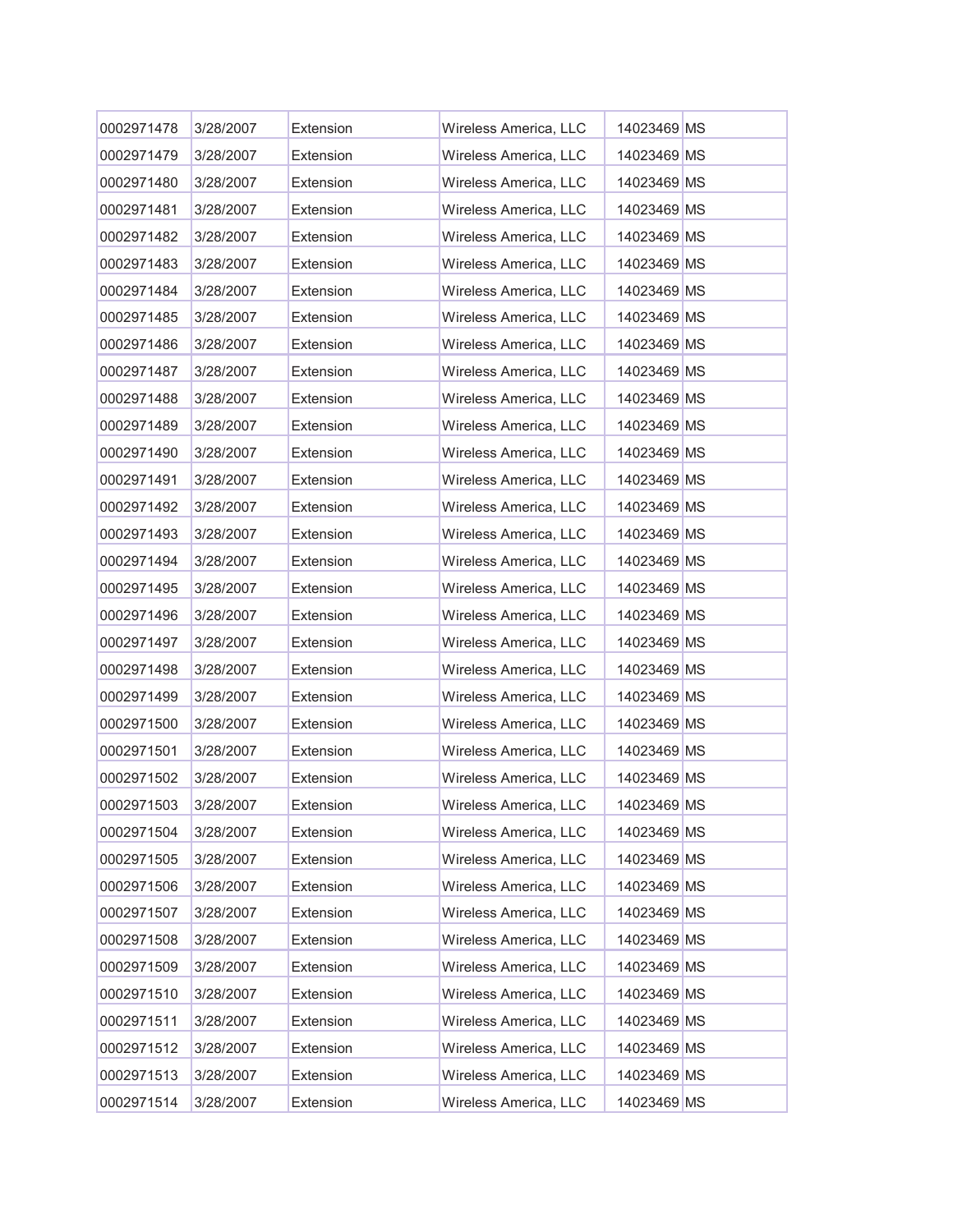| 0002971515 | 3/28/2007 | Extension | Wireless America, LLC | 14023469 MS |  |
|------------|-----------|-----------|-----------------------|-------------|--|
| 0002971516 | 3/28/2007 | Extension | Wireless America, LLC | 14023469 MS |  |
| 0002971517 | 3/28/2007 | Extension | Wireless America, LLC | 14023469 MS |  |
| 0002971518 | 3/28/2007 | Extension | Wireless America, LLC | 14023469 MS |  |
| 0002971519 | 3/28/2007 | Extension | Wireless America, LLC | 14023469 MS |  |
| 0002971520 | 3/28/2007 | Extension | Wireless America, LLC | 14023469 MS |  |
| 0002971521 | 3/28/2007 | Extension | Wireless America, LLC | 14023469 MS |  |
| 0002971522 | 3/28/2007 | Extension | Wireless America, LLC | 14023469 MS |  |
| 0002971523 | 3/28/2007 | Extension | Wireless America, LLC | 14023469 MS |  |
| 0002971524 | 3/28/2007 | Extension | Wireless America, LLC | 14023469 MS |  |
| 0002971525 | 3/28/2007 | Extension | Wireless America, LLC | 14023469 MS |  |
| 0002971526 | 3/28/2007 | Extension | Wireless America, LLC | 14023469 MS |  |
| 0002971527 | 3/28/2007 | Extension | Wireless America, LLC | 14023469 MS |  |
| 0002971528 | 3/28/2007 | Extension | Wireless America, LLC | 14023469 MS |  |
| 0002971529 | 3/28/2007 | Extension | Wireless America, LLC | 14023469 MS |  |
| 0002971530 | 3/28/2007 | Extension | Wireless America, LLC | 14023469 MS |  |
| 0002971531 | 3/28/2007 | Extension | Wireless America, LLC | 14023469 MS |  |
| 0002971532 | 3/28/2007 | Extension | Wireless America, LLC | 14023469 MS |  |
| 0002971533 | 3/28/2007 | Extension | Wireless America, LLC | 14023469 MS |  |
| 0002971534 | 3/28/2007 | Extension | Wireless America, LLC | 14023469 MS |  |
| 0002971535 | 3/28/2007 | Extension | Wireless America, LLC | 14023469 MS |  |
| 0002971536 | 3/28/2007 | Extension | Wireless America, LLC | 14023469 MS |  |
| 0002971548 | 3/28/2007 | Extension | Wireless America, LLC | 14023469 MS |  |
| 0002971549 | 3/28/2007 | Extension | Wireless America, LLC | 14023469 MS |  |
| 0002971550 | 3/28/2007 | Extension | Wireless America, LLC | 14023469 MS |  |
| 0002971551 | 3/28/2007 | Extension | Wireless America, LLC | 14023469 MS |  |
| 0002971552 | 3/28/2007 | Extension | Wireless America, LLC | 14023469 MS |  |
| 0002971553 | 3/28/2007 | Extension | Wireless America, LLC | 14023469 MS |  |
| 0002971554 | 3/28/2007 | Extension | Wireless America, LLC | 14023469 MS |  |
| 0002971555 | 3/28/2007 | Extension | Wireless America, LLC | 14023469 MS |  |
| 0002971556 | 3/28/2007 | Extension | Wireless America, LLC | 14023469 MS |  |
| 0002971557 | 3/28/2007 | Extension | Wireless America, LLC | 14023469 MS |  |
| 0002971558 | 3/28/2007 | Extension | Wireless America, LLC | 14023469 MS |  |
| 0002971559 | 3/28/2007 | Extension | Wireless America, LLC | 14023469 MS |  |
| 0002971560 | 3/28/2007 | Extension | Wireless America, LLC | 14023469 MS |  |
| 0002971561 | 3/28/2007 | Extension | Wireless America, LLC | 14023469 MS |  |
| 0002971562 | 3/28/2007 | Extension | Wireless America, LLC | 14023469 MS |  |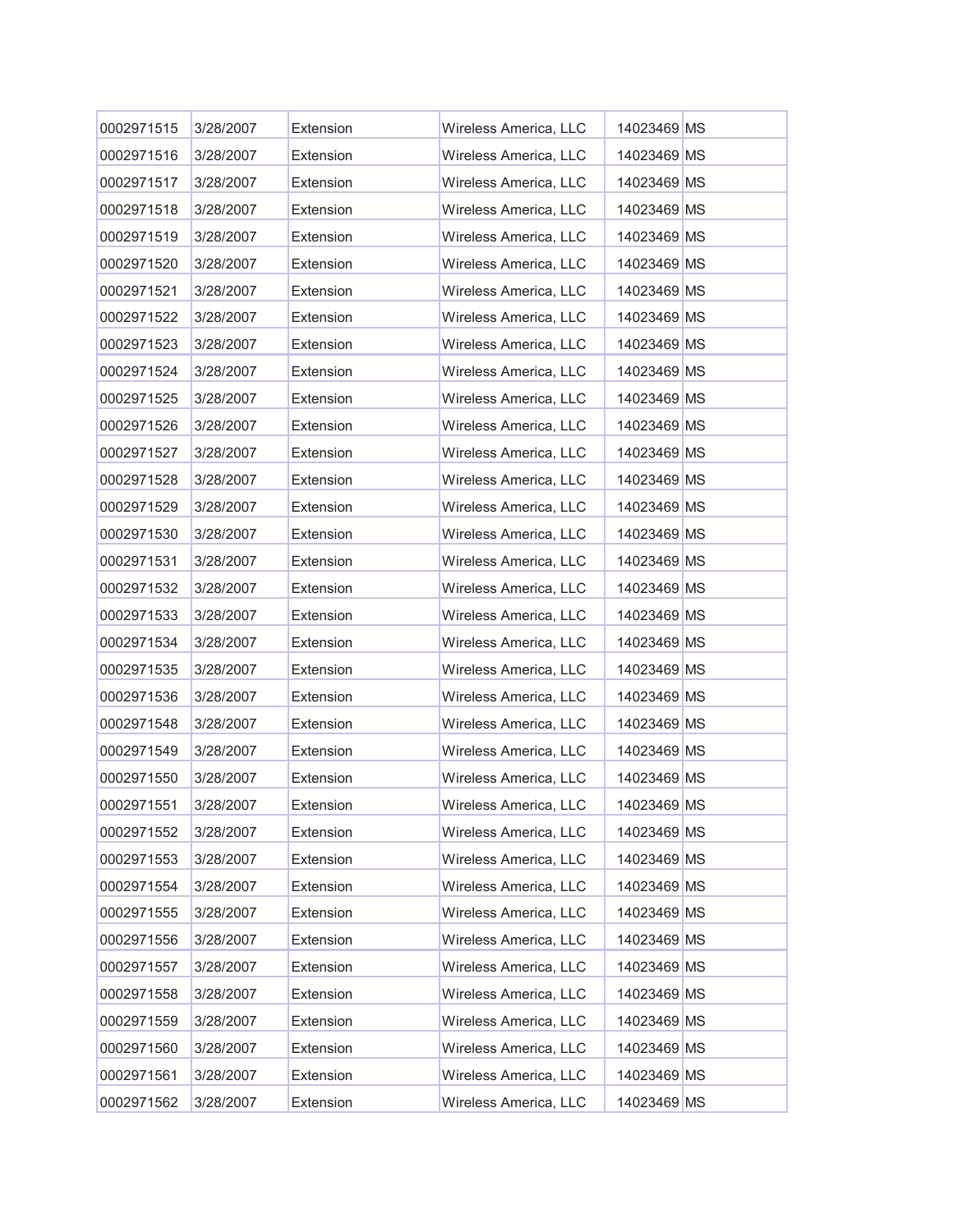| 0002971563 | 3/28/2007 | Extension | Wireless America, LLC | 14023469 MS |  |
|------------|-----------|-----------|-----------------------|-------------|--|
| 0002971564 | 3/28/2007 | Extension | Wireless America, LLC | 14023469 MS |  |
| 0002971565 | 3/28/2007 | Extension | Wireless America, LLC | 14023469 MS |  |
| 0002971566 | 3/28/2007 | Extension | Wireless America, LLC | 14023469 MS |  |
| 0002971567 | 3/28/2007 | Extension | Wireless America, LLC | 14023469 MS |  |
| 0002971568 | 3/28/2007 | Extension | Wireless America, LLC | 14023469 MS |  |
| 0002971569 | 3/28/2007 | Extension | Wireless America, LLC | 14023469 MS |  |
| 0002971570 | 3/28/2007 | Extension | Wireless America, LLC | 14023469 MS |  |
| 0002971571 | 3/28/2007 | Extension | Wireless America, LLC | 14023469 MS |  |
| 0002971572 | 3/28/2007 | Extension | Wireless America, LLC | 14023469 MS |  |
| 0002971573 | 3/28/2007 | Extension | Wireless America, LLC | 14023469 MS |  |
| 0002971574 | 3/28/2007 | Extension | Wireless America, LLC | 14023469 MS |  |
| 0002971575 | 3/28/2007 | Extension | Wireless America, LLC | 14023469 MS |  |
| 0002971576 | 3/28/2007 | Extension | Wireless America, LLC | 14023469 MS |  |
| 0002971577 | 3/28/2007 | Extension | Wireless America, LLC | 14023469 MS |  |
| 0002971578 | 3/28/2007 | Extension | Wireless America, LLC | 14023469 MS |  |
| 0002971579 | 3/28/2007 | Extension | Wireless America, LLC | 14023469 MS |  |
| 0002971580 | 3/28/2007 | Extension | Wireless America, LLC | 14023469 MS |  |
| 0002971581 | 3/28/2007 | Extension | Wireless America, LLC | 14023469 MS |  |
| 0002971582 | 3/28/2007 | Extension | Wireless America, LLC | 14023469 MS |  |
| 0002971583 | 3/28/2007 | Extension | Wireless America, LLC | 14023469 MS |  |
| 0002971584 | 3/28/2007 | Extension | Wireless America, LLC | 14023469 MS |  |
| 0002971585 | 3/28/2007 | Extension | Wireless America, LLC | 14023469 MS |  |
| 0002971586 | 3/28/2007 | Extension | Wireless America, LLC | 14023469 MS |  |
| 0002971587 | 3/28/2007 | Extension | Wireless America, LLC | 14023469 MS |  |
| 0002971588 | 3/28/2007 | Extension | Wireless America, LLC | 14023469 MS |  |
| 0002971589 | 3/28/2007 | Extension | Wireless America, LLC | 14023469 MS |  |
| 0002971590 | 3/28/2007 | Extension | Wireless America, LLC | 14023469 MS |  |
| 0002971591 | 3/28/2007 | Extension | Wireless America, LLC | 14023469 MS |  |
| 0002971592 | 3/28/2007 | Extension | Wireless America, LLC | 14023469 MS |  |
| 0002971593 | 3/28/2007 | Extension | Wireless America, LLC | 14023469 MS |  |
| 0002971594 | 3/28/2007 | Extension | Wireless America, LLC | 14023469 MS |  |
| 0002971595 | 3/28/2007 | Extension | Wireless America, LLC | 14023469 MS |  |
| 0002971596 | 3/28/2007 | Extension | Wireless America, LLC | 14023469 MS |  |
| 0002971597 | 3/28/2007 | Extension | Wireless America, LLC | 14023469 MS |  |
| 0002971598 | 3/28/2007 | Extension | Wireless America, LLC | 14023469 MS |  |
| 0002971599 | 3/28/2007 | Extension | Wireless America, LLC | 14023469 MS |  |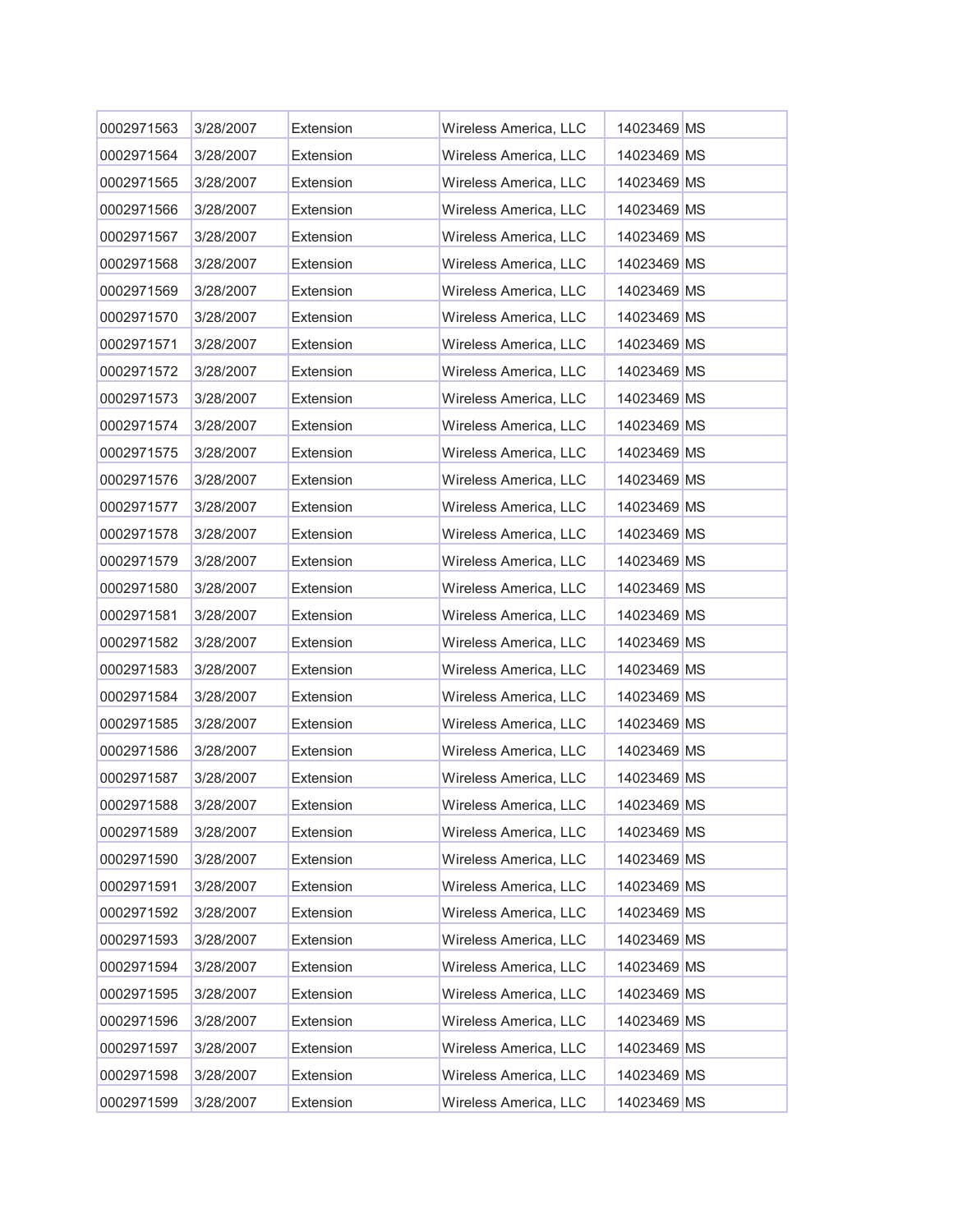| 0002971600 | 3/28/2007 | Extension | Wireless America, LLC | 14023469 MS |  |
|------------|-----------|-----------|-----------------------|-------------|--|
| 0002971601 | 3/28/2007 | Extension | Wireless America, LLC | 14023469 MS |  |
| 0002971602 | 3/28/2007 | Extension | Wireless America, LLC | 14023469 MS |  |
| 0002971603 | 3/28/2007 | Extension | Wireless America, LLC | 14023469 MS |  |
| 0002971604 | 3/28/2007 | Extension | Wireless America, LLC | 14023469 MS |  |
| 0002971605 | 3/28/2007 | Extension | Wireless America, LLC | 14023469 MS |  |
| 0002971606 | 3/28/2007 | Extension | Wireless America, LLC | 14023469 MS |  |
| 0002971607 | 3/28/2007 | Extension | Wireless America, LLC | 14023469 MS |  |
| 0002971608 | 3/28/2007 | Extension | Wireless America, LLC | 14023469 MS |  |
| 0002971609 | 3/28/2007 | Extension | Wireless America, LLC | 14023469 MS |  |
| 0002971610 | 3/28/2007 | Extension | Wireless America, LLC | 14023469 MS |  |
| 0002971611 | 3/28/2007 | Extension | Wireless America, LLC | 14023469 MS |  |
| 0002971612 | 3/28/2007 | Extension | Wireless America, LLC | 14023469 MS |  |
| 0002971613 | 3/28/2007 | Extension | Wireless America, LLC | 14023469 MS |  |
| 0002971614 | 3/28/2007 | Extension | Wireless America, LLC | 14023469 MS |  |
| 0002971615 | 3/28/2007 | Extension | Wireless America, LLC | 14023469 MS |  |
| 0002971616 | 3/28/2007 | Extension | Wireless America, LLC | 14023469 MS |  |
| 0002971617 | 3/28/2007 | Extension | Wireless America, LLC | 14023469 MS |  |
| 0002971618 | 3/28/2007 | Extension | Wireless America, LLC | 14023469 MS |  |
| 0002971619 | 3/28/2007 | Extension | Wireless America, LLC | 14023469 MS |  |
| 0002971620 | 3/28/2007 | Extension | Wireless America, LLC | 14023469 MS |  |
| 0002971621 | 3/28/2007 | Extension | Wireless America, LLC | 14023469 MS |  |
| 0002971622 | 3/28/2007 | Extension | Wireless America, LLC | 14023469 MS |  |
| 0002971623 | 3/28/2007 | Extension | Wireless America, LLC | 14023469 MS |  |
| 0002971624 | 3/28/2007 | Extension | Wireless America, LLC | 14023469 MS |  |
| 0002971625 | 3/28/2007 | Extension | Wireless America, LLC | 14023469 MS |  |
| 0002971626 | 3/28/2007 | Extension | Wireless America, LLC | 14023469 MS |  |
| 0002971627 | 3/28/2007 | Extension | Wireless America, LLC | 14023469 MS |  |
| 0002971628 | 3/28/2007 | Extension | Wireless America, LLC | 14023469 MS |  |
| 0002971629 | 3/28/2007 | Extension | Wireless America, LLC | 14023469 MS |  |
| 0002971630 | 3/28/2007 | Extension | Wireless America, LLC | 14023469 MS |  |
| 0002971631 | 3/28/2007 | Extension | Wireless America, LLC | 14023469 MS |  |
| 0002971632 | 3/28/2007 | Extension | Wireless America, LLC | 14023469 MS |  |
| 0002971633 | 3/28/2007 | Extension | Wireless America, LLC | 14023469 MS |  |
| 0002971634 | 3/28/2007 | Extension | Wireless America, LLC | 14023469 MS |  |
| 0002971635 | 3/28/2007 | Extension | Wireless America, LLC | 14023469 MS |  |
| 0002971636 | 3/28/2007 | Extension | Wireless America, LLC | 14023469 MS |  |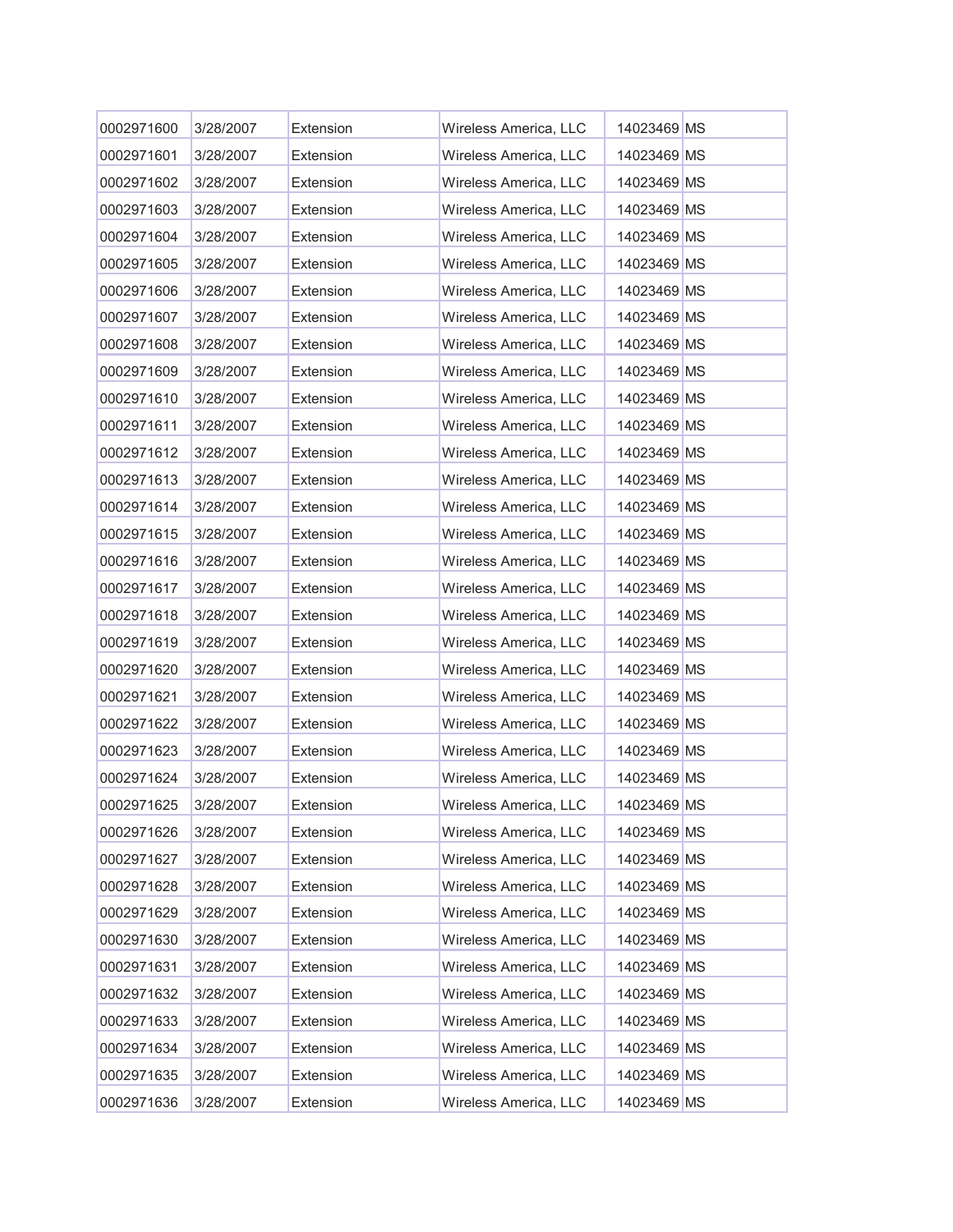| 0002971637 | 3/28/2007 | Extension | Wireless America, LLC | 14023469 MS |  |
|------------|-----------|-----------|-----------------------|-------------|--|
| 0002971638 | 3/28/2007 | Extension | Wireless America, LLC | 14023469 MS |  |
| 0002971639 | 3/28/2007 | Extension | Wireless America, LLC | 14023469 MS |  |
| 0002971640 | 3/28/2007 | Extension | Wireless America, LLC | 14023469 MS |  |
| 0002971641 | 3/28/2007 | Extension | Wireless America, LLC | 14023469 MS |  |
| 0002971642 | 3/28/2007 | Extension | Wireless America, LLC | 14023469 MS |  |
| 0002971643 | 3/28/2007 | Extension | Wireless America, LLC | 14023469 MS |  |
| 0002971644 | 3/28/2007 | Extension | Wireless America, LLC | 14023469 MS |  |
| 0002971645 | 3/28/2007 | Extension | Wireless America, LLC | 14023469 MS |  |
| 0002971646 | 3/28/2007 | Extension | Wireless America, LLC | 14023469 MS |  |
| 0002971647 | 3/28/2007 | Extension | Wireless America, LLC | 14023469 MS |  |
| 0002971648 | 3/28/2007 | Extension | Wireless America, LLC | 14023469 MS |  |
| 0002971649 | 3/28/2007 | Extension | Wireless America, LLC | 14023469 MS |  |
| 0002971650 | 3/28/2007 | Extension | Wireless America, LLC | 14023469 MS |  |
| 0002971651 | 3/28/2007 | Extension | Wireless America, LLC | 14023469 MS |  |
| 0002971652 | 3/28/2007 | Extension | Wireless America, LLC | 14023469 MS |  |
| 0002971653 | 3/28/2007 | Extension | Wireless America, LLC | 14023469 MS |  |
| 0002971654 | 3/28/2007 | Extension | Wireless America, LLC | 14023469 MS |  |
| 0002971655 | 3/28/2007 | Extension | Wireless America, LLC | 14023469 MS |  |
| 0002971656 | 3/28/2007 | Extension | Wireless America, LLC | 14023469 MS |  |
| 0002971657 | 3/28/2007 | Extension | Wireless America, LLC | 14023469 MS |  |
| 0002971658 | 3/28/2007 | Extension | Wireless America, LLC | 14023469 MS |  |
| 0002971659 | 3/28/2007 | Extension | Wireless America, LLC | 14023469 MS |  |
| 0002971660 | 3/28/2007 | Extension | Wireless America, LLC | 14023469 MS |  |
| 0002971661 | 3/28/2007 | Extension | Wireless America, LLC | 14023469 MS |  |
| 0002971662 | 3/28/2007 | Extension | Wireless America, LLC | 14023469 MS |  |
| 0002971663 | 3/28/2007 | Extension | Wireless America, LLC | 14023469 MS |  |
| 0002971664 | 3/28/2007 | Extension | Wireless America, LLC | 14023469 MS |  |
| 0002971665 | 3/28/2007 | Extension | Wireless America, LLC | 14023469 MS |  |
| 0002971666 | 3/28/2007 | Extension | Wireless America, LLC | 14023469 MS |  |
| 0002971667 | 3/28/2007 | Extension | Wireless America, LLC | 14023469 MS |  |
| 0002971668 | 3/28/2007 | Extension | Wireless America, LLC | 14023469 MS |  |
| 0002971669 | 3/28/2007 | Extension | Wireless America, LLC | 14023469 MS |  |
| 0002971670 | 3/28/2007 | Extension | Wireless America, LLC | 14023469 MS |  |
| 0002971671 | 3/28/2007 | Extension | Wireless America, LLC | 14023469 MS |  |
| 0002971672 | 3/28/2007 | Extension | Wireless America, LLC | 14023469 MS |  |
| 0002971673 | 3/28/2007 | Extension | Wireless America, LLC | 14023469 MS |  |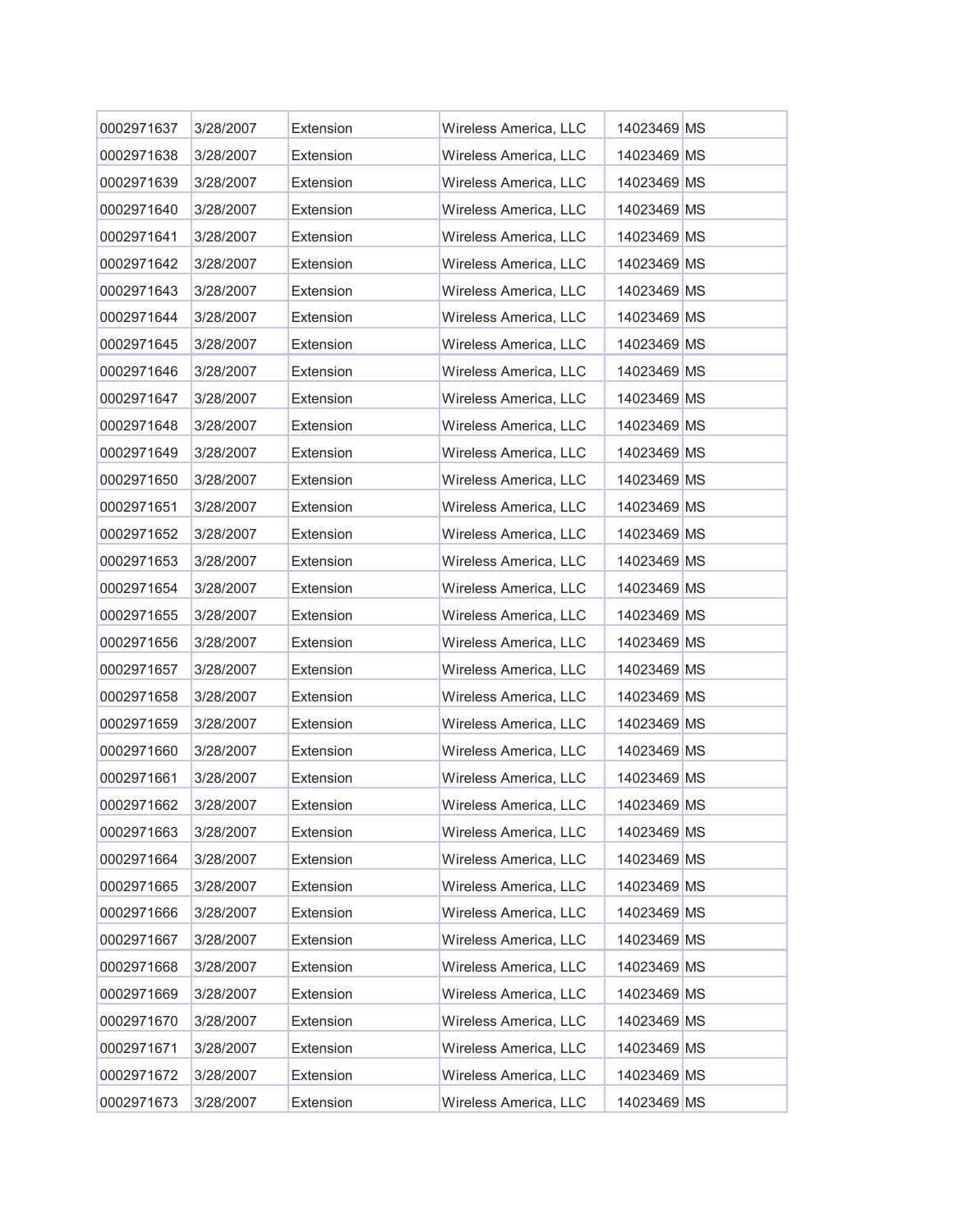| 0002971674 | 3/28/2007 | Extension | Wireless America, LLC | 14023469 MS |  |
|------------|-----------|-----------|-----------------------|-------------|--|
| 0002971675 | 3/28/2007 | Extension | Wireless America, LLC | 14023469 MS |  |
| 0002971676 | 3/28/2007 | Extension | Wireless America, LLC | 14023469 MS |  |
| 0002971677 | 3/28/2007 | Extension | Wireless America, LLC | 14023469 MS |  |
| 0002971678 | 3/28/2007 | Extension | Wireless America, LLC | 14023469 MS |  |
| 0002971679 | 3/28/2007 | Extension | Wireless America, LLC | 14023469 MS |  |
| 0002971680 | 3/28/2007 | Extension | Wireless America, LLC | 14023469 MS |  |
| 0002971681 | 3/28/2007 | Extension | Wireless America, LLC | 14023469 MS |  |
| 0002971682 | 3/28/2007 | Extension | Wireless America, LLC | 14023469 MS |  |
| 0002971683 | 3/28/2007 | Extension | Wireless America, LLC | 14023469 MS |  |
| 0002971684 | 3/28/2007 | Extension | Wireless America, LLC | 14023469 MS |  |
| 0002971685 | 3/28/2007 | Extension | Wireless America, LLC | 14023469 MS |  |
| 0002971686 | 3/28/2007 | Extension | Wireless America, LLC | 14023469 MS |  |
| 0002971687 | 3/28/2007 | Extension | Wireless America, LLC | 14023469 MS |  |
| 0002971688 | 3/28/2007 | Extension | Wireless America, LLC | 14023469 MS |  |
| 0002971689 | 3/28/2007 | Extension | Wireless America, LLC | 14023469 MS |  |
| 0002971690 | 3/28/2007 | Extension | Wireless America, LLC | 14023469 MS |  |
| 0002971691 | 3/28/2007 | Extension | Wireless America, LLC | 14023469 MS |  |
| 0002971692 | 3/28/2007 | Extension | Wireless America, LLC | 14023469 MS |  |
| 0002971693 | 3/28/2007 | Extension | Wireless America, LLC | 14023469 MS |  |
| 0002971694 | 3/28/2007 | Extension | Wireless America, LLC | 14023469 MS |  |
| 0002971695 | 3/28/2007 | Extension | Wireless America, LLC | 14023469 MS |  |
| 0002971696 | 3/28/2007 | Extension | Wireless America, LLC | 14023469 MS |  |
| 0002971697 | 3/28/2007 | Extension | Wireless America, LLC | 14023469 MS |  |
| 0002971698 | 3/28/2007 | Extension | Wireless America, LLC | 14023469 MS |  |
| 0002971699 | 3/28/2007 | Extension | Wireless America, LLC | 14023469 MS |  |
| 0002971700 | 3/28/2007 | Extension | Wireless America, LLC | 14023469 MS |  |
| 0002971701 | 3/28/2007 | Extension | Wireless America, LLC | 14023469 MS |  |
| 0002971702 | 3/28/2007 | Extension | Wireless America, LLC | 14023469 MS |  |
| 0002971703 | 3/28/2007 | Extension | Wireless America, LLC | 14023469 MS |  |
| 0002971704 | 3/28/2007 | Extension | Wireless America, LLC | 14023469 MS |  |
| 0002971705 | 3/28/2007 | Extension | Wireless America, LLC | 14023469 MS |  |
| 0002971706 | 3/28/2007 | Extension | Wireless America, LLC | 14023469 MS |  |
| 0002971707 | 3/28/2007 | Extension | Wireless America, LLC | 14023469 MS |  |
| 0002971708 | 3/28/2007 | Extension | Wireless America, LLC | 14023469 MS |  |
| 0002971709 | 3/28/2007 | Extension | Wireless America, LLC | 14023469 MS |  |
| 0002971710 | 3/28/2007 | Extension | Wireless America, LLC | 14023469 MS |  |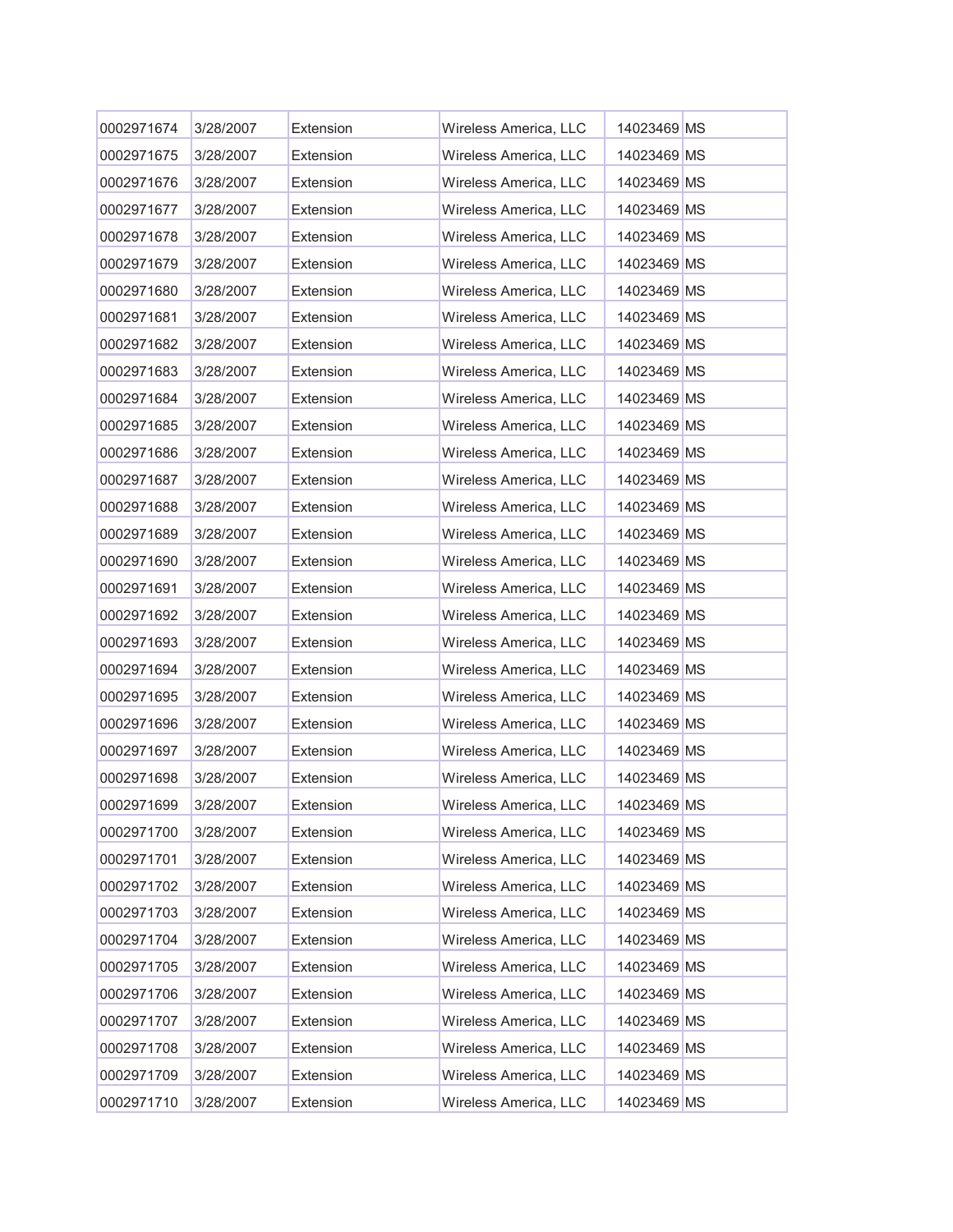| 0002971711 | 3/28/2007 | Extension | Wireless America, LLC | 14023469 MS |  |
|------------|-----------|-----------|-----------------------|-------------|--|
| 0002971712 | 3/28/2007 | Extension | Wireless America, LLC | 14023469 MS |  |
| 0002971713 | 3/28/2007 | Extension | Wireless America, LLC | 14023469 MS |  |
| 0002971714 | 3/28/2007 | Extension | Wireless America, LLC | 14023469 MS |  |
| 0002971715 | 3/28/2007 | Extension | Wireless America, LLC | 14023469 MS |  |
| 0002971716 | 3/28/2007 | Extension | Wireless America, LLC | 14023469 MS |  |
| 0002971717 | 3/28/2007 | Extension | Wireless America, LLC | 14023469 MS |  |
| 0002971718 | 3/28/2007 | Extension | Wireless America, LLC | 14023469 MS |  |
| 0002971719 | 3/28/2007 | Extension | Wireless America, LLC | 14023469 MS |  |
| 0002971720 | 3/28/2007 | Extension | Wireless America, LLC | 14023469 MS |  |
| 0002971721 | 3/28/2007 | Extension | Wireless America, LLC | 14023469 MS |  |
| 0002971722 | 3/28/2007 | Extension | Wireless America, LLC | 14023469 MS |  |
| 0002971723 | 3/28/2007 | Extension | Wireless America, LLC | 14023469 MS |  |
| 0002971724 | 3/28/2007 | Extension | Wireless America, LLC | 14023469 MS |  |
| 0002971725 | 3/28/2007 | Extension | Wireless America, LLC | 14023469 MS |  |
| 0002971726 | 3/28/2007 | Extension | Wireless America, LLC | 14023469 MS |  |
| 0002971727 | 3/28/2007 | Extension | Wireless America, LLC | 14023469 MS |  |
| 0002971728 | 3/28/2007 | Extension | Wireless America, LLC | 14023469 MS |  |
| 0002971729 | 3/28/2007 | Extension | Wireless America, LLC | 14023469 MS |  |
| 0002971730 | 3/28/2007 | Extension | Wireless America, LLC | 14023469 MS |  |
| 0002971731 | 3/28/2007 | Extension | Wireless America, LLC | 14023469 MS |  |
| 0002971732 | 3/28/2007 | Extension | Wireless America, LLC | 14023469 MS |  |
| 0002971733 | 3/28/2007 | Extension | Wireless America, LLC | 14023469 MS |  |
| 0002971734 | 3/28/2007 | Extension | Wireless America, LLC | 14023469 MS |  |
| 0002971735 | 3/28/2007 | Extension | Wireless America, LLC | 14023469 MS |  |
| 0002971736 | 3/28/2007 | Extension | Wireless America, LLC | 14023469 MS |  |
| 0002971737 | 3/28/2007 | Extension | Wireless America, LLC | 14023469 MS |  |
| 0002971738 | 3/28/2007 | Extension | Wireless America, LLC | 14023469 MS |  |
| 0002971739 | 3/28/2007 | Extension | Wireless America, LLC | 14023469 MS |  |
| 0002971740 | 3/28/2007 | Extension | Wireless America, LLC | 14023469 MS |  |
| 0002971741 | 3/28/2007 | Extension | Wireless America, LLC | 14023469 MS |  |
| 0002971742 | 3/28/2007 | Extension | Wireless America, LLC | 14023469 MS |  |
| 0002971743 | 3/28/2007 | Extension | Wireless America, LLC | 14023469 MS |  |
| 0002971744 | 3/28/2007 | Extension | Wireless America, LLC | 14023469 MS |  |
| 0002971745 | 3/28/2007 | Extension | Wireless America, LLC | 14023469 MS |  |
| 0002971746 | 3/28/2007 | Extension | Wireless America, LLC | 14023469 MS |  |
| 0002971747 | 3/28/2007 | Extension | Wireless America, LLC | 14023469 MS |  |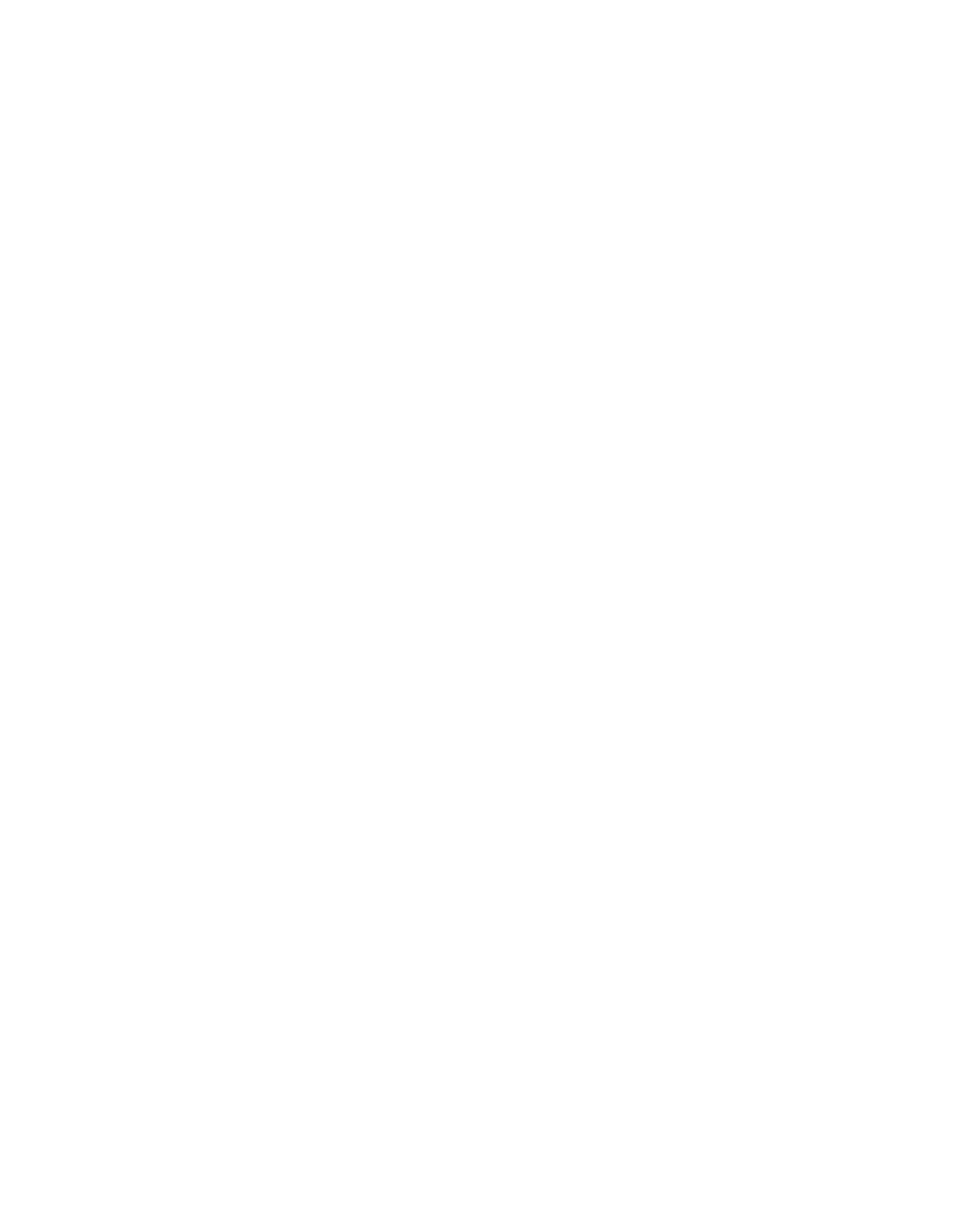## **Licenses**

| <b>Callsign</b> | <b>Market</b> | <b>Channel Block</b> |
|-----------------|---------------|----------------------|
| WQGR855         | BEA001        | BС                   |
| WQGR599         | BEA002        | BС                   |
| WQGR843         | <b>BEA003</b> | AQ                   |
| WQGR625         | BEA003        | AR                   |
| WQGR777         | <b>BEA003</b> | AS                   |
| WQGR667         | BEA003        | AT                   |
| WQGS202         | BEA003        | AU                   |
| WQGR885         | <b>BEA003</b> | AV                   |
| WQGR530         | BEA003        | AW                   |
| WQGR872         | <b>BEA003</b> | АX                   |
| WQGR539         | BEA003        | BС                   |
| WQGR864         | BEA004        | BС                   |
| WQGR653         | BEA005        | BС                   |
| WQGR825         | BEA006        | BС                   |
| WQGR618         | BEA007        | BС                   |
| WQGR583         | BEA008        | ВC                   |
| WQGR553         | BEA009        | BС                   |
| WQGR787         | BEA010        | AM                   |
| WQGR942         | <b>BEA010</b> | AN                   |
| WQGR685         | BEA010        | ΑO                   |
| WQGR948         | BEA010        | ΑP                   |
| WQGR719         | BEA010        | AQ                   |
| WQGR603         | <b>BEA010</b> | ΑR                   |
| WQGR810         | <b>BEA010</b> | AS                   |
| WQGR581         | BEA010        | AT                   |
| WQGR803         | <b>BEA010</b> | AU                   |
| WQGR672         | <b>BEA010</b> | AV                   |
| WQGR969         | <b>BEA010</b> | AW                   |
| WQGR744         | <b>BEA010</b> | AX                   |
| WQGR588         | <b>BEA010</b> | AY                   |
| WQGR800         | <b>BEA010</b> | ΑZ                   |
| WQGR555         | <b>BEA010</b> | BA                   |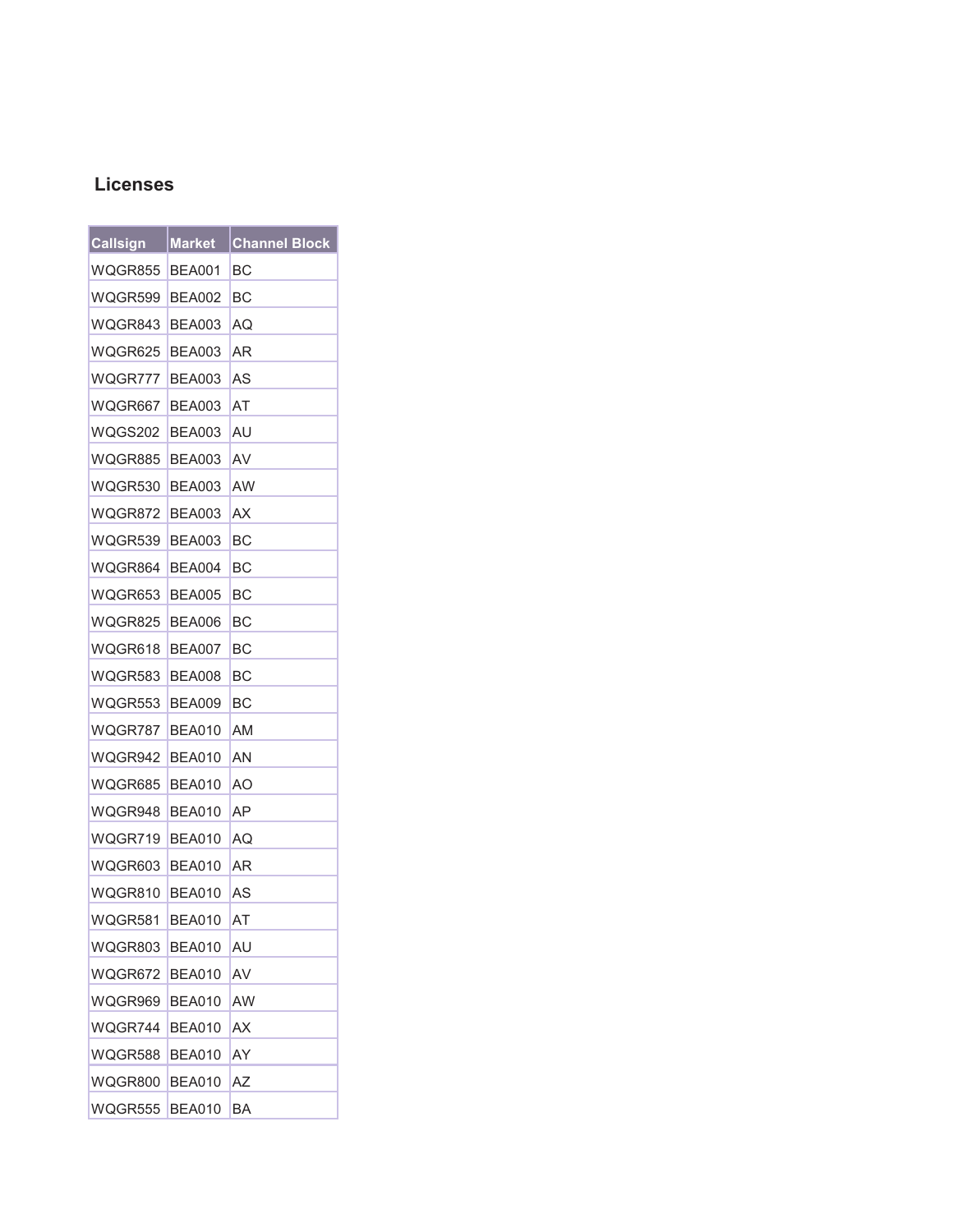| WQGR781 | BEA010        | BB |
|---------|---------------|----|
| WQGR956 | BEA010        | ВC |
| WQGR722 | BEA011        | ВC |
| WQGR594 | BEA012        | AQ |
| WQGR782 | <b>BEA012</b> | ΑR |
| WQGR560 | BEA012        | AS |
| WQGR814 | <b>BEA012</b> | AT |
| WQGR546 | <b>BEA012</b> | AU |
| WQGR883 | <b>BEA012</b> | AV |
| WQGR624 | <b>BEA012</b> | AW |
| WQGR827 | <b>BEA012</b> | ΑX |
| WQGR611 | <b>BEA012</b> | BС |
| WQGR854 | BEA013        | AQ |
| WQGR544 | BEA013        | AR |
| WQGR930 | <b>BEA013</b> | AS |
| WQGR662 | <b>BEA013</b> | AT |
| WQGR909 | <b>BEA013</b> | AU |
| WQGR746 | BEA013        | AV |
| WQGR997 | BEA013        | AW |
| WQGR725 | BEA013        | ΑX |
| WQGR903 | BEA013        | ВC |
| WQGR708 | <b>BEA014</b> | BС |
| WQGR902 | BEA015        | ВC |
| WQGR689 | BEA016        | BС |
| WQGR836 | BEA017        | BС |
| WQGR837 | <b>BEA018</b> | ВC |
| WQGR847 | <b>BEA019</b> | BС |
| WQGR933 | BEA020        | BС |
| WQGR707 | BEA021        | BС |
| WQGR975 | <b>BEA022</b> | ВC |
| WQGR680 | BEA023        | ВC |
| WQGS203 | <b>BEA024</b> | BС |
| WQGR753 | BEA025        | BС |
| WQGR905 | <b>BEA026</b> | BС |
| WQGR632 | BEA027        | BС |
| WQGR750 | BEA028        | BС |
| WQGR970 | <b>BEA029</b> | AS |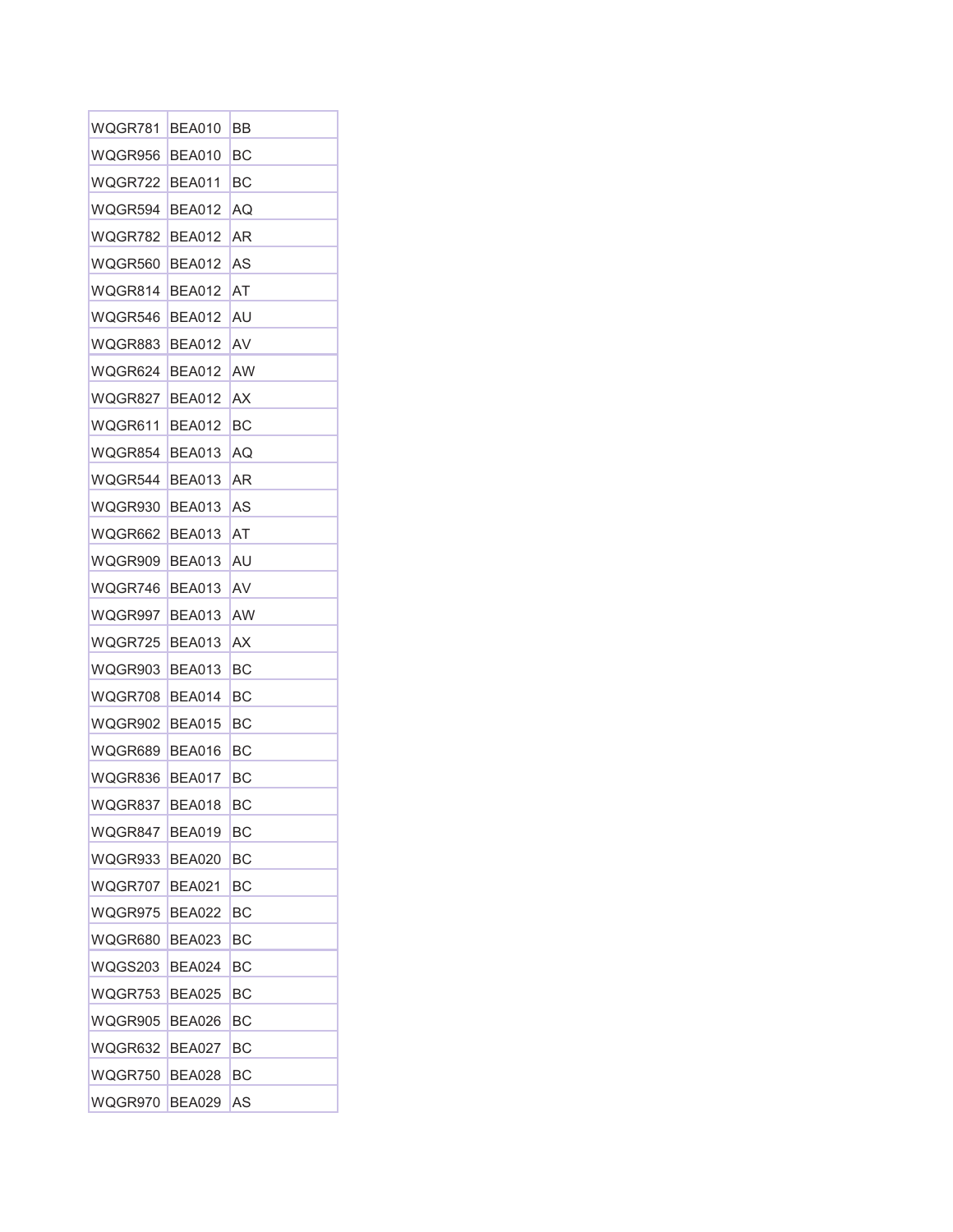| WQGR768 | BEA029        | AT |
|---------|---------------|----|
| WQGR953 | BEA029        | AU |
| WQGR699 | <b>BEA029</b> | BС |
| WQGR938 | BEA030        | AR |
| WQGR727 | BEA030        | AS |
| WQGR816 | BEA030        | AT |
| WQGR621 | <b>BEA030</b> | AU |
| WQGR773 | <b>BEA030</b> | AV |
| WQGR545 | BEA030        | BС |
| WQGR876 | <b>BEA031</b> | AR |
| WQGR642 | <b>BEA031</b> | AS |
| WQGR866 | <b>BEA031</b> | AT |
| WQGR654 | BEA031        | AU |
| WQGR663 | <b>BEA031</b> | AV |
| WQGR890 | BEA031        | AW |
| WQGR673 | <b>BEA031</b> | BС |
| WQGR622 | <b>BEA032</b> | AT |
| WQGR861 | <b>BEA032</b> | BС |
| WQGR614 | <b>BEA033</b> | AT |
| WQGR831 | BEA033        | BС |
| WQGR919 | BEA034        | AS |
| WQGR682 | BEA034        | AT |
| WQGR631 | BEA034        | AU |
| WQGR835 | BEA034        | AV |
| WQGR576 | BEA034        | ВC |
| WQGR772 | <b>BEA035</b> | AT |
| WQGR565 | <b>BEA035</b> | BС |
| WQGR949 | BEA036        | AT |
| WQGR821 | <b>BEA036</b> | ВC |
| WQGR963 | BEA037        | ВC |
| WQGR728 | BEA038        | ВC |
| WQGR987 | <b>BEA039</b> | BС |
| WQGR755 | <b>BEA040</b> | AS |
| WQGR978 | <b>BEA040</b> | AT |
| WQGR743 | <b>BEA040</b> | AU |
| WQGR983 | <b>BEA040</b> | AV |
| WQGR688 | <b>BEA040</b> | BC |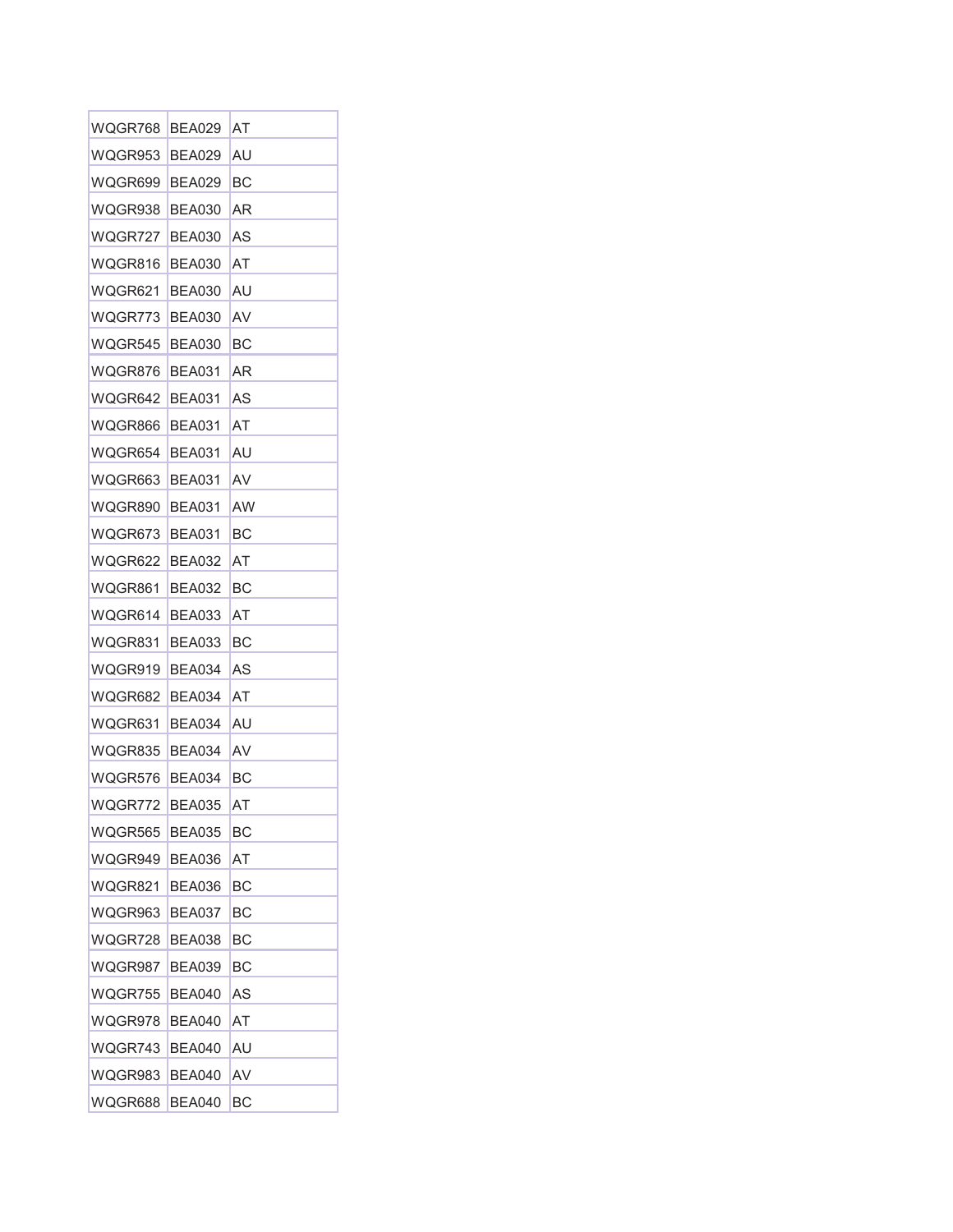| WQGR791 | <b>BEA041</b> | BС |
|---------|---------------|----|
| WQGR868 | <b>BEA042</b> | BС |
| WQGR666 | BEA043        | ВC |
| WQGR645 | BEA044        | BС |
| WQGR892 | BEA045        | BС |
| WQGS205 | BEA046        | BС |
| WQGR914 | <b>BEA047</b> | BС |
| WQGR697 | BEA048        | BС |
| WQGR936 | <b>BEA049</b> | BС |
| WQGR780 | BEA050        | BС |
| WQGR730 | BEA051        | BС |
| WQGR958 | <b>BEA052</b> | BС |
| WQGR853 | BEA053        | AT |
| WQGR648 | <b>BEA053</b> | AU |
| WQGR886 | BEA053        | BС |
| WQGR531 | <b>BEA054</b> | BС |
| WQGR874 | <b>BEA055</b> | AT |
| WQGR541 | BEA055        | AU |
| WQGR862 | BEA055        | BС |
| WQGR640 | BEA056        | BС |
| WQGR817 | BEA057        | AR |
| WQGR540 | <b>BEA057</b> | AS |
| WQGR815 | <b>BEA057</b> | AT |
| WQGR935 | <b>BEA057</b> | AU |
| WQGR696 | BEA057        | AV |
| WQGR620 | <b>BEA057</b> | AW |
| WQGR822 | <b>BEA057</b> | BС |
| WQGR566 | BEA058        | BС |
| WQGR845 | <b>BEA059</b> | BC |
| WQGR629 | <b>BEA060</b> | BС |
| WQGR907 | BEA061        | ВC |
| WQGR668 | <b>BEA062</b> | BС |
| WQGR900 | BEA063        | BС |
| WQGR717 | <b>BEA064</b> | AΡ |
| WQGR951 | BEA064        | AQ |
| WQGR766 | BEA064        | AR |
| WQGR964 | <b>BEA064</b> | AS |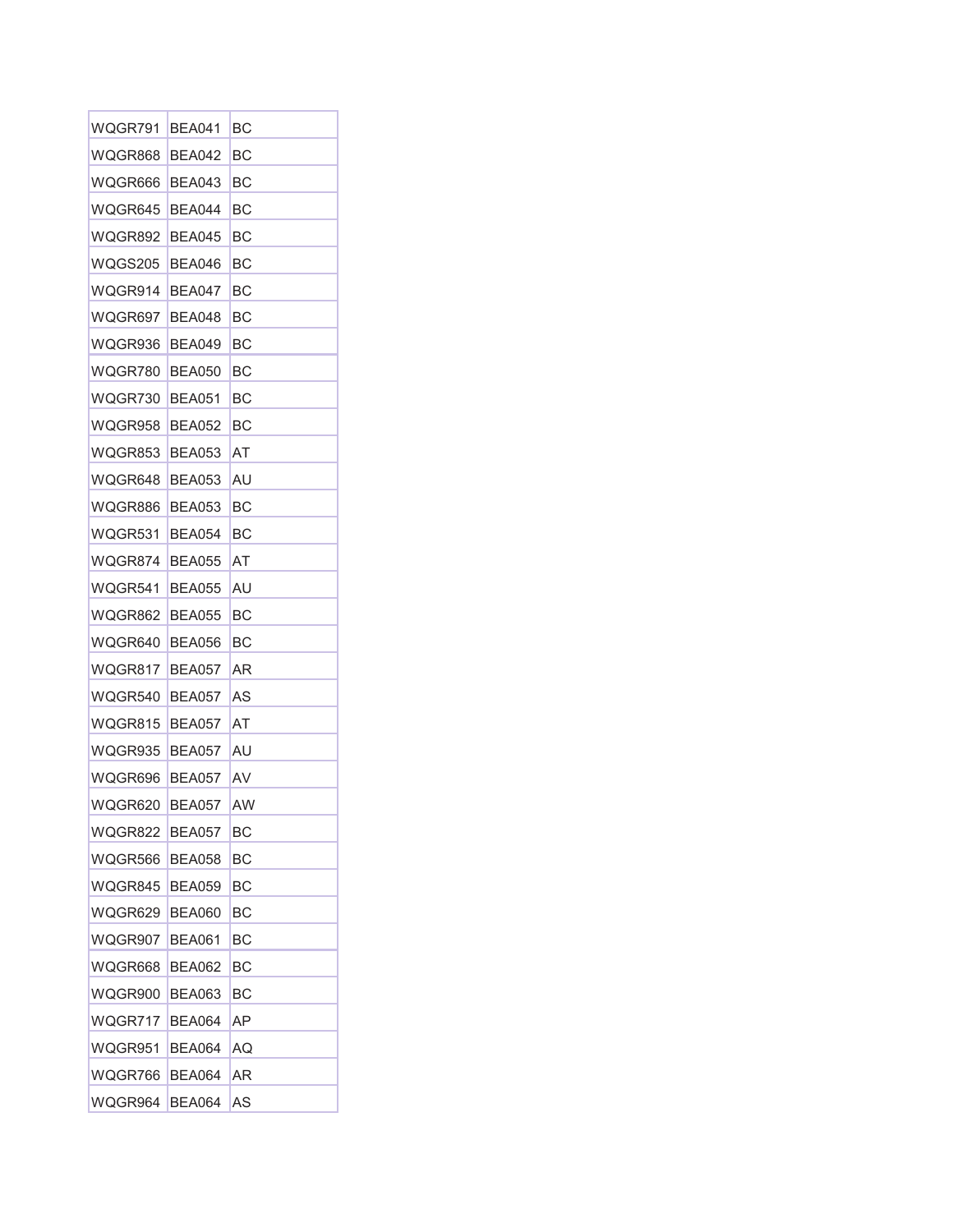| WQGR736 | BEA064        | AT |
|---------|---------------|----|
| WQGR985 | BEA064        | AU |
| WQGR761 | <b>BEA064</b> | AV |
| WQGR626 | <b>BEA064</b> | AW |
| WQGR801 | BEA064        | ΑX |
| WQGR589 | <b>BEA064</b> | ΑY |
| WQGR832 | <b>BEA064</b> | ВC |
| WQGR610 | <b>BEA065</b> | BС |
| WQGR716 | BEA066        | BС |
| WQGR893 | <b>BEA067</b> | AT |
| WQGR723 | BEA067        | AU |
| WQGR887 | <b>BEA067</b> | BС |
| WQGR823 | BEA068        | BС |
| WQGR702 | <b>BEA069</b> | BС |
| WQGR973 | BEA070        | BС |
| WQGR670 | BEA071        | BС |
| WQGR982 | <b>BEA072</b> | BС |
| WQGR665 | BEA073        | BС |
| WQGR910 | <b>BEA074</b> | BС |
| WQGR693 | BEA075        | BС |
| WQGR941 | BEA076        | BС |
| WQGR724 | BEA077        | BС |
| WQGR901 | BEA078        | AT |
| WQGR600 | BEA078        | BС |
| WQGR858 | BEA079        | BС |
| WQGR974 | <b>BEA080</b> | ΑT |
| WQGR592 | <b>BEA080</b> | BC |
| WQGR818 | BEA081        | AT |
| WQGR731 | <b>BEA081</b> | BС |
| WQGR928 | BEA082        | AT |
| WQGR636 | <b>BEA082</b> | BС |
| WQGR857 | <b>BEA083</b> | AS |
| WQGR612 | <b>BEA083</b> | AT |
| WQGR691 | BEA083        | AU |
| WQGR968 | BEA083        | BС |
| WQGR757 | BEA084        | BС |
| WQGR961 | <b>BEA085</b> | BС |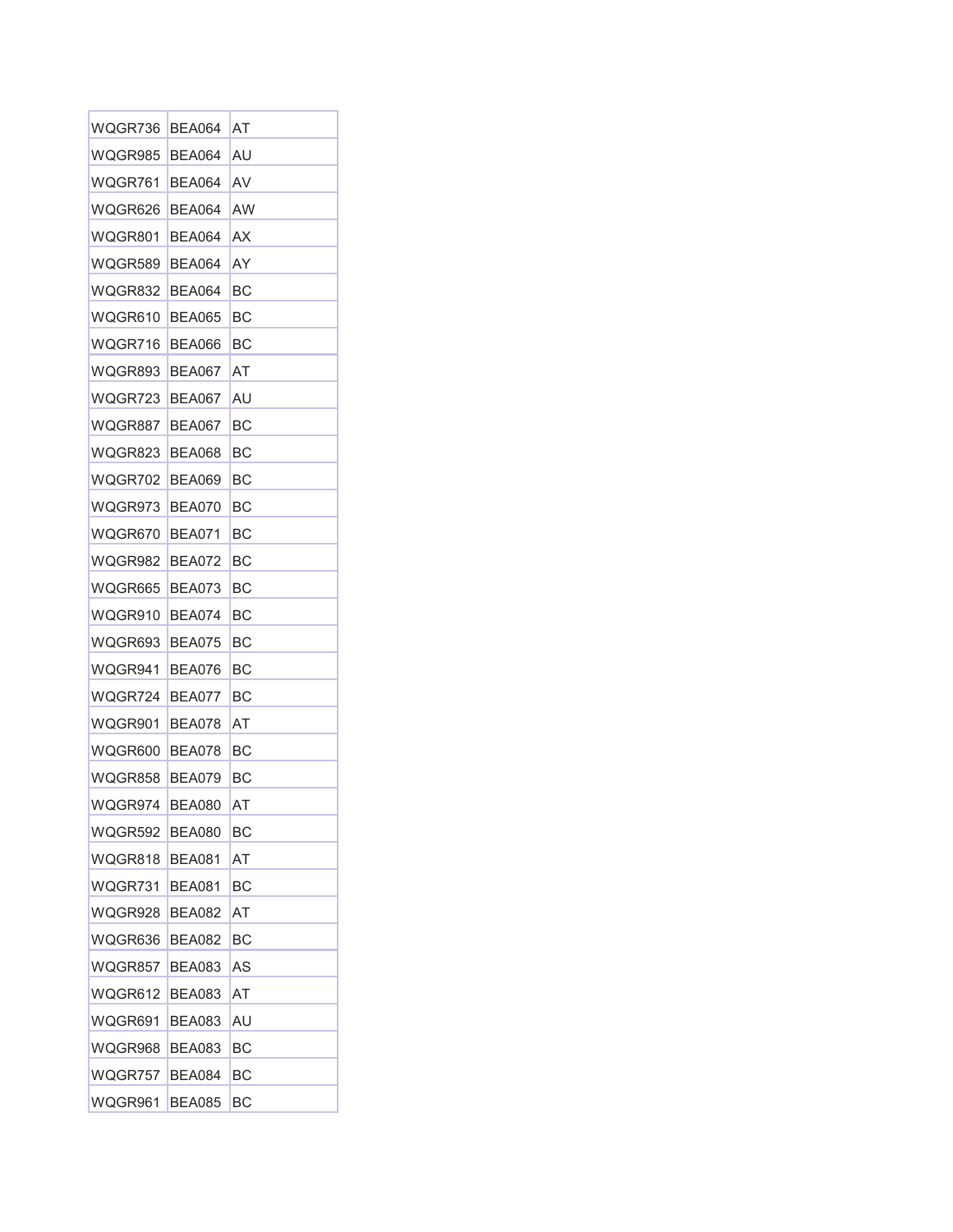| WQGR740        | BEA086        | BС |
|----------------|---------------|----|
| WQGR563        | BEA087        | BС |
| WQGR771        | <b>BEA088</b> | BС |
| WQGR571        | BEA089        | BС |
| WQGR795        | BEA090        | AT |
| WQGS200        | BEA090        | BС |
| WQGR543        | BEA091        | ВC |
| WQGR778        | <b>BEA092</b> | BС |
| WQGR604        | BEA093        | BС |
| WQGR848        | BEA094        | BС |
| WQGR613        | BEA095        | BС |
| WQGR840        | <b>BEA096</b> | AT |
| WQGR681        | BEA096        | AU |
| WQGR920        | BEA096        | ВC |
| WQGR607        | BEA097        | BС |
| WQGR834        | BEA098        | BС |
| WQGR619        | <b>BEA099</b> | AT |
| WQGR807        | <b>BEA099</b> | AU |
| WQGR570        | <b>BEA099</b> | BС |
| WQGR826        | BEA100        | BС |
| WQGR602        | <b>BEA101</b> | BС |
| WQGR881        | BEA102        | BС |
| WQGR644        | <b>BEA103</b> | BС |
| WQGR658        | BEA104        | BС |
| WQGR694        | <b>BEA105</b> | BС |
| WQGR695        | <b>BEA106</b> | ВC |
| WQGR605        | <b>BEA107</b> | AT |
| WQGR647        | BEA107        | AU |
| WQGR595        | <b>BEA107</b> | BС |
| WQGR584        | <b>BEA108</b> | ВC |
| WQGR703        | BEA109        | ВC |
| WQGR739        | <b>BEA110</b> | ВC |
| WQGR797        | <b>BEA111</b> | BС |
| WQGR994        | <b>BEA112</b> | BС |
| WQGR549        | <b>BEA113</b> | BС |
| WQGR573        | <b>BEA114</b> | BС |
| WQGR894 BEA115 |               | AM |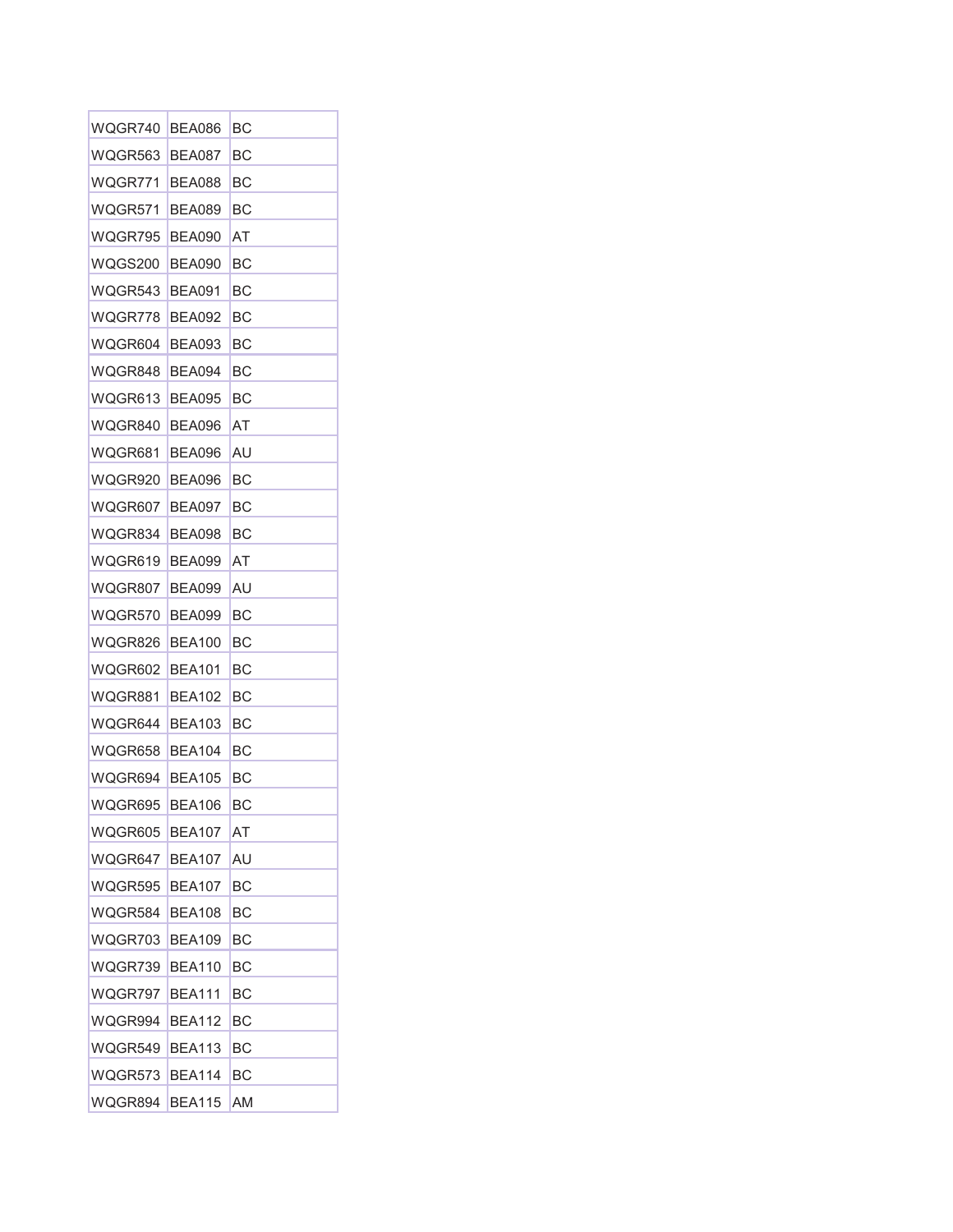| WQGR870 | <b>BEA115</b> | AN |
|---------|---------------|----|
| WQGR651 | <b>BEA115</b> | AΟ |
| WQGR657 | <b>BEA115</b> | ΑP |
| WQGR572 | <b>BEA115</b> | AQ |
| WQGR979 | <b>BEA115</b> | ΑR |
| WQGR606 | <b>BEA115</b> | AS |
| WQGR649 | <b>BEA115</b> | AT |
| WQGR534 | <b>BEA115</b> | AU |
| WQGR895 | <b>BEA115</b> | AV |
| WQGR568 | <b>BEA115</b> | AW |
| WQGR633 | <b>BEA115</b> | AX |
| WQGR608 | <b>BEA115</b> | AY |
| WQGR655 | <b>BEA115</b> | ΑZ |
| WQGR590 | <b>BEA115</b> | BA |
| WQGR934 | <b>BEA115</b> | BB |
| WQGR980 | <b>BEA115</b> | BС |
| WQGR737 | <b>BFA116</b> | BС |
| WQGS204 | <b>BEA117</b> | BС |
| WQGR579 | <b>BEA118</b> | BС |
| WQGR574 | BEA119        | BС |
| WQGR802 | BEA120        | BС |
| WQGR904 | <b>BEA121</b> | BС |
| WQGR715 | <b>BEA122</b> | BС |
| WQGR587 | <b>BEA123</b> | BС |
| WQGR839 | BEA124        | BС |
| WQGR844 | <b>BEA125</b> | ВC |
| WQGR962 | <b>BEA126</b> | BС |
| WQGR678 | BEA127        | AQ |
| WQGR947 | <b>BEA127</b> | AR |
| WQGR710 | <b>BEA127</b> | AS |
| WQGR838 | <b>BEA127</b> | AT |
| WQGR704 | <b>BEA127</b> | AU |
| WQGR937 | <b>BEA127</b> | AV |
| WQGR745 | <b>BEA127</b> | AW |
| WQGR965 | BEA127        | АX |
| WQGR765 | BEA127        | BС |
| WQGR971 | <b>BEA128</b> | BС |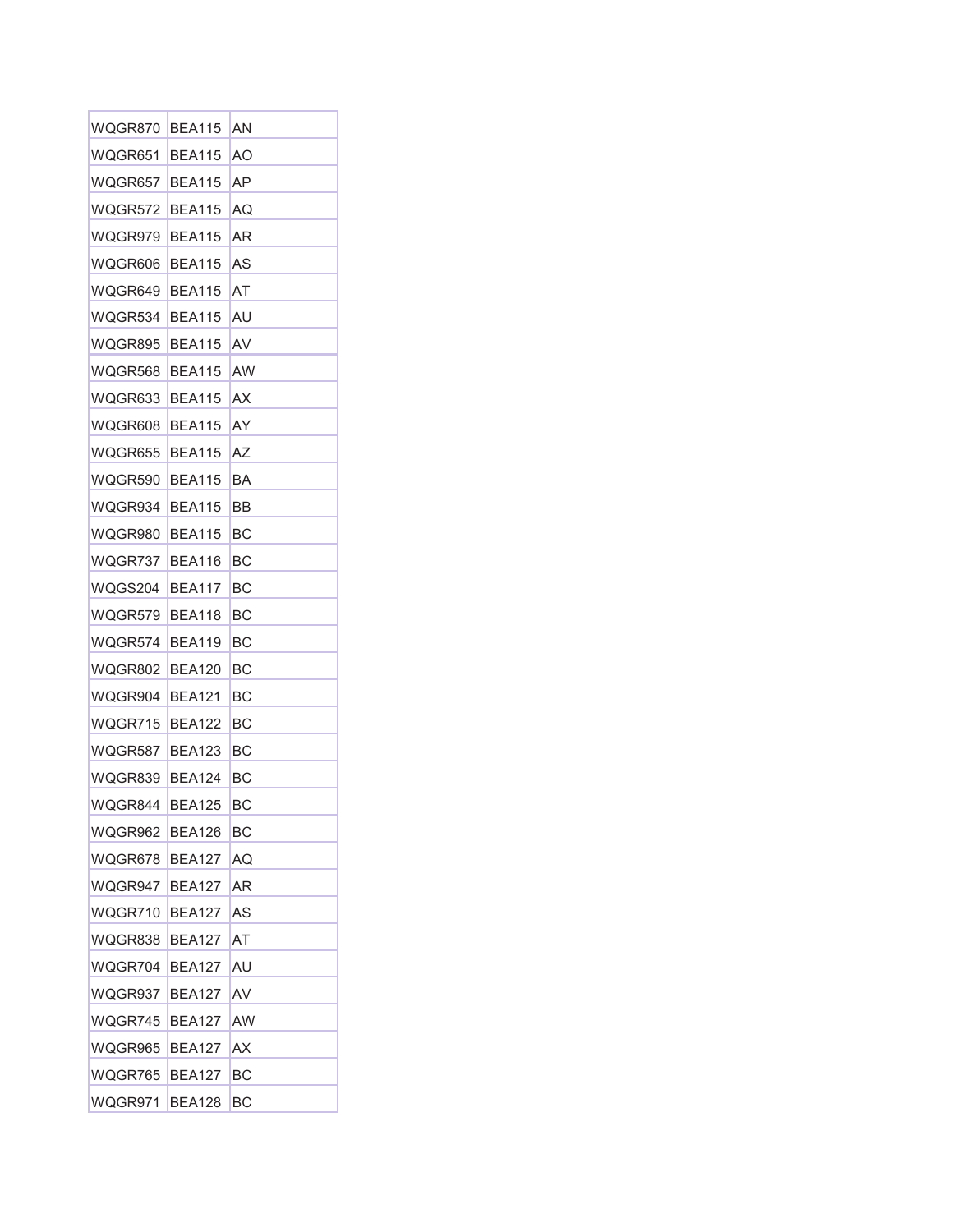| WQGR561 | <b>BEA129</b> | BС |
|---------|---------------|----|
| WQGR860 | <b>BEA130</b> | ВC |
| WQGR617 | <b>BEA131</b> | AR |
| WQGR567 | <b>BEA131</b> | AS |
| WQGR819 | <b>BEA131</b> | AT |
| WQGR577 | <b>BEA131</b> | AU |
| WQGR792 | <b>BEA131</b> | AV |
| WQGR550 | <b>BEA131</b> | AW |
| WQGR784 | <b>BEA131</b> | BС |
| WQGR646 | BEA132        | BС |
| WQGR776 | <b>BEA133</b> | BС |
| WQGR661 | <b>BEA134</b> | AT |
| WQGR824 | <b>BEA134</b> | AU |
| WQGR601 | <b>BEA134</b> | BС |
| WQGR993 | <b>BEA135</b> | BС |
| WQGR751 | <b>BEA136</b> | BС |
| WQGR984 | <b>BEA137</b> | ВC |
| WQGR554 | BEA138        | BС |
| WQGR779 | <b>BEA139</b> | BС |
| WQGR562 | <b>BEA140</b> | ΑM |
| WQGR798 | BEA140        | ΑN |
| WQGR569 | BEA140        | ΑO |
| WQGR869 | <b>BEA140</b> | AP |
| WQGR986 | BEA140        | AQ |
| WQGR767 | BEA140        | AR |
| WQGR830 | <b>BEA140</b> | AS |
| WQGR650 | BEA140        | AT |
| WQGR865 | <b>BEA140</b> | AU |
| WQGR641 | <b>BEA140</b> | AV |
| WQGR911 | <b>BEA140</b> | AW |
| WQGR630 | BEA140        | АX |
| WQGR917 | <b>BEA140</b> | AY |
| WQGR764 | BEA140        | AΖ |
| WQGR991 | <b>BEA140</b> | BA |
| WQGR533 | BEA140        | BB |
| WQGR785 | BEA140        | BС |
| WQGR763 | <b>BEA141</b> | AQ |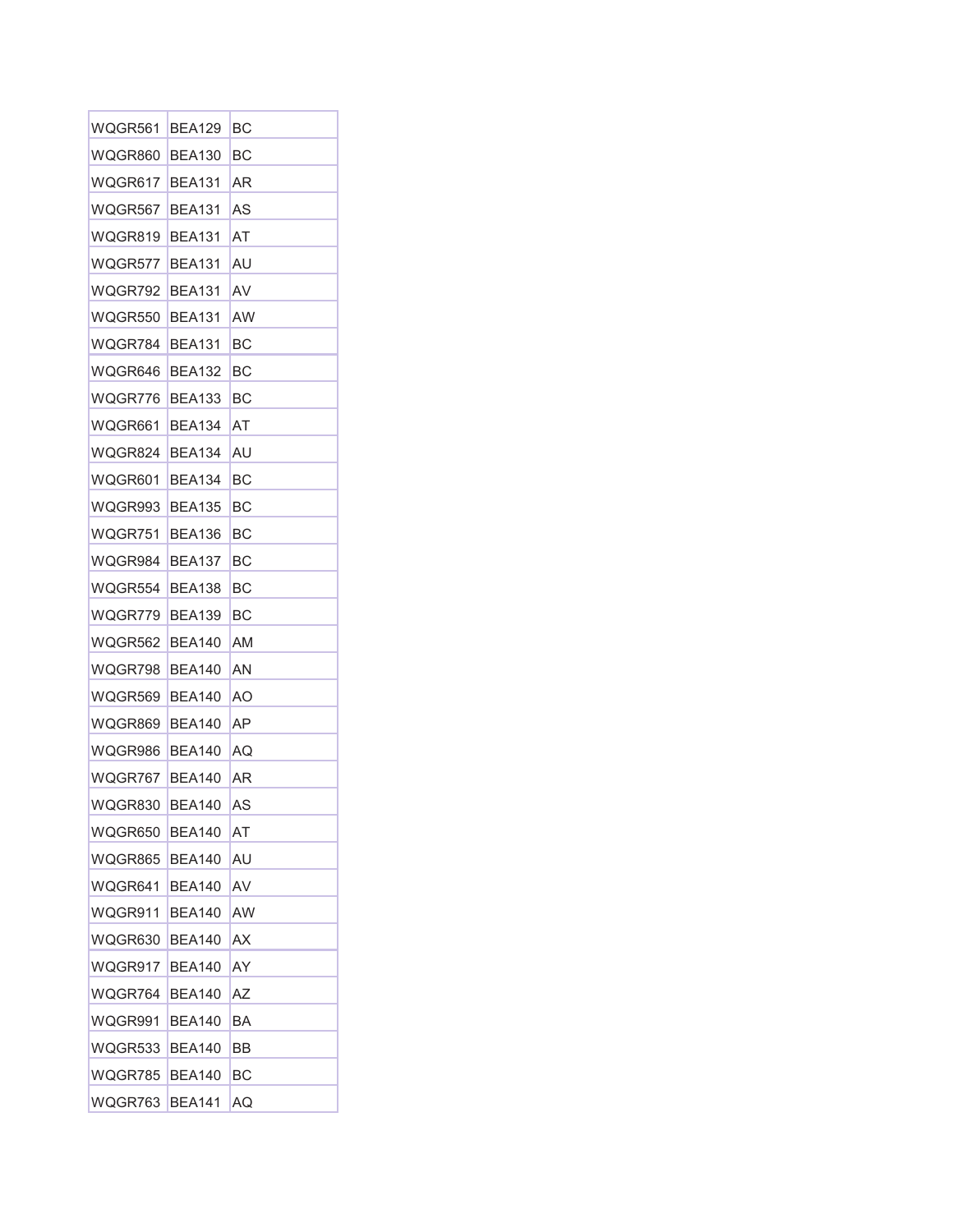| WQGR954 | <b>BEA141</b> | AR |
|---------|---------------|----|
| WQGR758 | <b>BEA141</b> | AS |
| WQGR990 | <b>BEA141</b> | AT |
| WQGR748 | <b>BEA141</b> | AU |
| WQGR796 | <b>BEA141</b> | AV |
| WQGR828 | <b>BEA141</b> | AW |
| WQGR535 | <b>BEA141</b> | AΧ |
| WQGR790 | <b>BEA141</b> | AY |
| WQGR915 | <b>BEA141</b> | ΑZ |
| WQGR676 | <b>BEA141</b> | BA |
| WQGR878 | <b>BEA141</b> | BB |
| WQGR656 | <b>BEA141</b> | ВC |
| WQGR851 | <b>BEA142</b> | AM |
| WQGR559 | BEA142        | ΑN |
| WQGR856 | <b>BEA142</b> | ΑO |
| WQGR705 | BEA142        | AΡ |
| WQGR925 | <b>BEA142</b> | AQ |
| WQGR635 | BEA142        | AR |
| WQGR882 | BEA142        | AS |
| WQGR769 | <b>BEA142</b> | AT |
| WQGR786 | BEA142        | AU |
| WQGR585 | BEA142        | AV |
| WQGR811 | <b>BEA142</b> | AW |
| WQGR582 | BEA142        | ΑX |
| WQGR793 | BEA142        | AY |
| WQGR999 | <b>BEA142</b> | ΑZ |
| WQGR783 | BEA142        | BA |
| WQGR537 | BEA142        | BB |
| WQGR966 | BEA142        | ВC |
| WQGR754 | <b>BEA143</b> | AQ |
| WQGR637 | BEA143        | ΑR |
| WQGR884 | <b>BEA143</b> | AS |
| WQGR940 | <b>BEA143</b> | AT |
| WQGR820 | <b>BEA143</b> | AU |
| WQGR921 | BEA143        | AV |
| WQGR922 | BEA143        | AW |
| WQGR706 | <b>BEA143</b> | ΑX |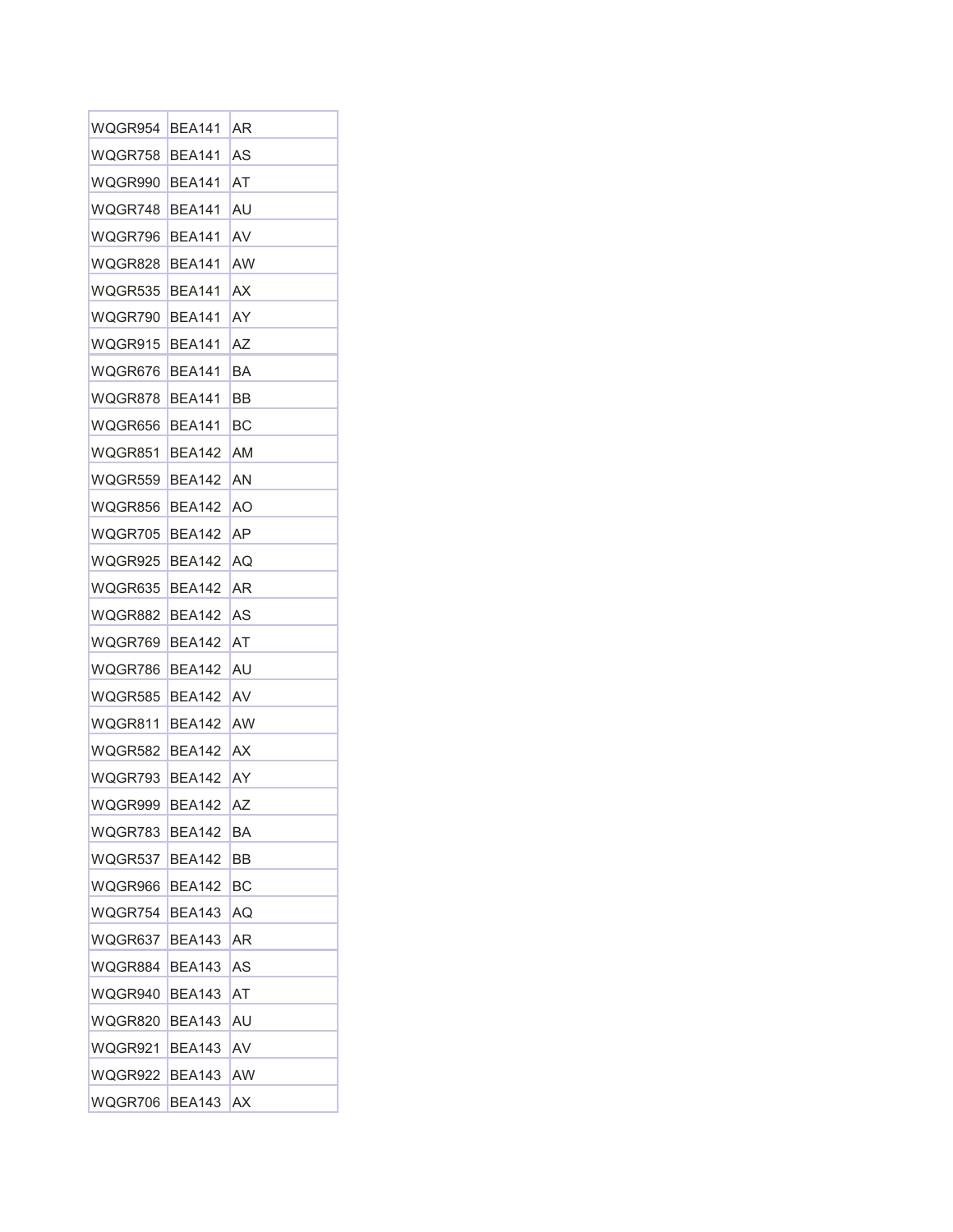| WQGR859 | <b>BEA143</b> | AY |
|---------|---------------|----|
| WQGR627 | <b>BEA143</b> | AZ |
| WQGR867 | <b>BEA143</b> | BA |
| WQGR652 | BEA143        | BB |
| WQGR946 | BEA143        | BС |
| WQGR734 | BEA144        | BС |
| WQGR939 | <b>BEA145</b> | BС |
| WQGR733 | <b>BEA146</b> | BС |
| WQGR747 | <b>BEA147</b> | BС |
| WQGS201 | BEA148        | AM |
| WQGR701 | BEA148        | ΑN |
| WQGR960 | <b>BEA148</b> | ΑO |
| WQGR738 | BEA148        | AΡ |
| WQGR955 | <b>BEA148</b> | AQ |
| WQGR712 | BEA148        | AR |
| WQGR891 | BEA148        | AS |
| WQGR679 | <b>BEA148</b> | AT |
| WQGR918 | <b>BEA148</b> | AU |
| WQGR538 | <b>BEA148</b> | AV |
| WQGR871 | BEA148        | AW |
| WQGR634 | BEA148        | ΑX |
| WQGR806 | BEA148        | AY |
| WQGR556 | BEA148        | AZ |
| WQGR788 | BEA148        | BA |
| WQGR564 | BEA148        | BВ |
| WQGR849 | <b>BEA148</b> | BC |
| WQGR924 | <b>BEA149</b> | ΑM |
| WQGR677 | BEA149        | ΑN |
| WQGR913 | <b>BEA149</b> | AO |
| WQGR660 | <b>BEA149</b> | ΑP |
| WQGR923 | <b>BEA149</b> | AQ |
| WQGR684 | BEA149        | AR |
| WQGR896 | <b>BEA149</b> | AS |
| WQGR671 | BEA149        | AT |
| WQGR981 | BEA149        | AU |
| WQGR664 | BEA149        | AV |
| WQGR580 | <b>BEA149</b> | AW |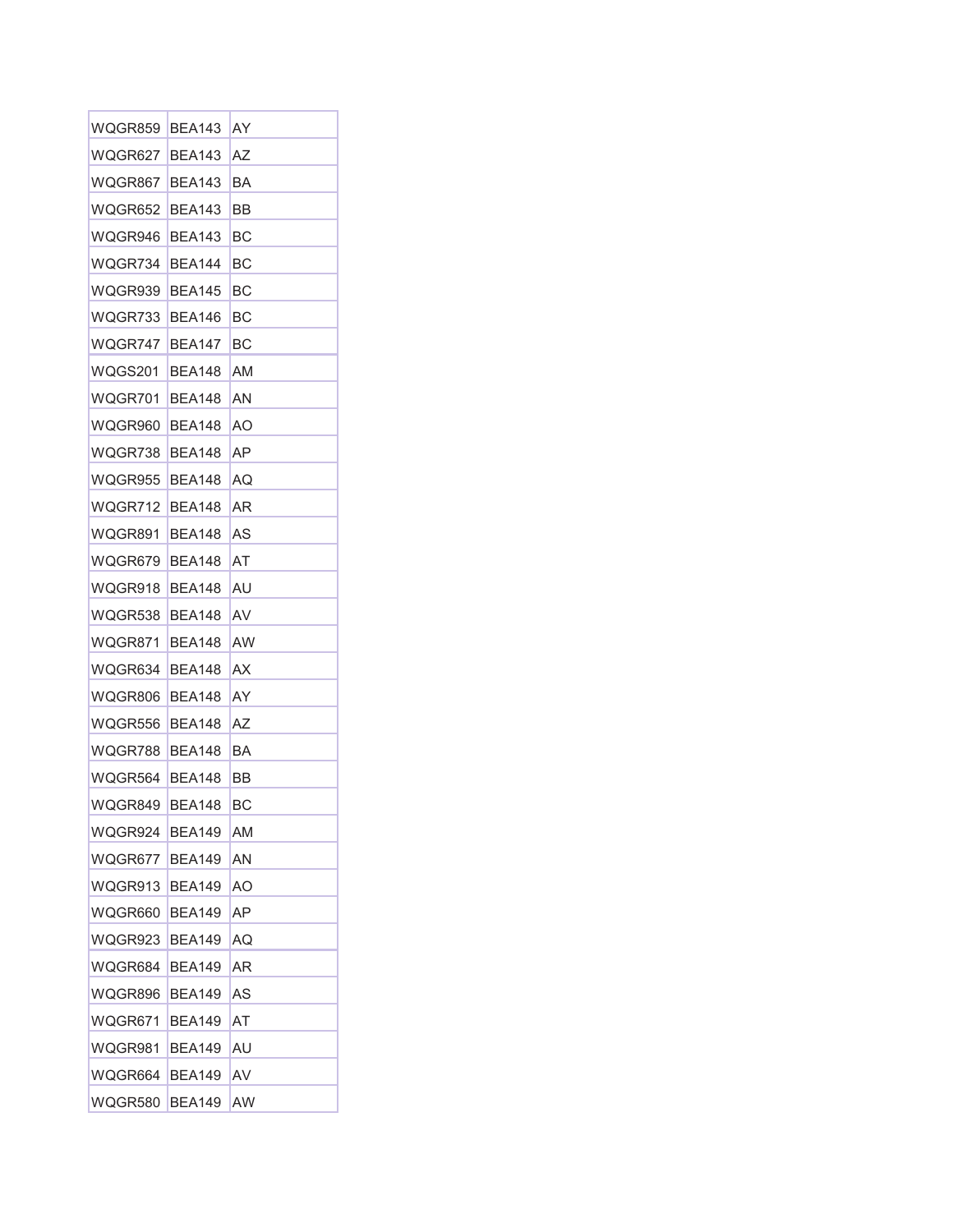| WQGR804 | <b>BEA149</b> | ΑX |
|---------|---------------|----|
| WQGR742 | <b>BEA149</b> | AY |
| WQGR586 | BEA149        | AZ |
| WQGR805 | <b>BEA149</b> | BA |
| WQGR551 | BEA149        | BB |
| WQGR812 | BEA149        | BС |
| WQGR643 | <b>BFA150</b> | AM |
| WQGR794 | <b>BEA150</b> | AN |
| WQGR547 | <b>BEA150</b> | AΟ |
| WQGR880 | <b>BEA150</b> | AΡ |
| WQGR889 | <b>BEA150</b> | AQ |
| WQGR597 | <b>BEA150</b> | AR |
| WQGR833 | <b>BEA150</b> | AS |
| WQGR846 | <b>BEA150</b> | AT |
| WQGR927 | <b>BEA150</b> | AU |
| WQGR686 | <b>BEA150</b> | AV |
| WQGR944 | <b>BEA150</b> | AW |
| WQGR692 | <b>BEA150</b> | ΑX |
| WQGR908 | <b>BEA150</b> | AY |
| WQGR760 | <b>BEA150</b> | ΑZ |
| WQGR898 | <b>BEA150</b> | BA |
| WQGR926 | <b>BEA150</b> | BB |
| WQGR714 | <b>BEA150</b> | BС |
| WQGR945 | <b>BEA151</b> | AT |
| WQGR721 | <b>BEA151</b> | ВC |
| WQGR888 | <b>BEA152</b> | AΟ |
| WQGR720 | <b>BEA152</b> | AΡ |
| WQGR931 | BEA152        | AQ |
| WQGR709 | <b>BEA152</b> | AR |
| WQGR957 | <b>BEA152</b> | AS |
| WQGR732 | <b>BEA152</b> | AT |
| WQGR809 | <b>BEA152</b> | AU |
| WQGR575 | BEA152        | AV |
| WQGR774 | <b>BEA152</b> | AW |
| WQGR548 | <b>BEA152</b> | АX |
| WQGR552 | <b>BEA152</b> | AY |
| WQGR770 | <b>BEA152</b> | ΑZ |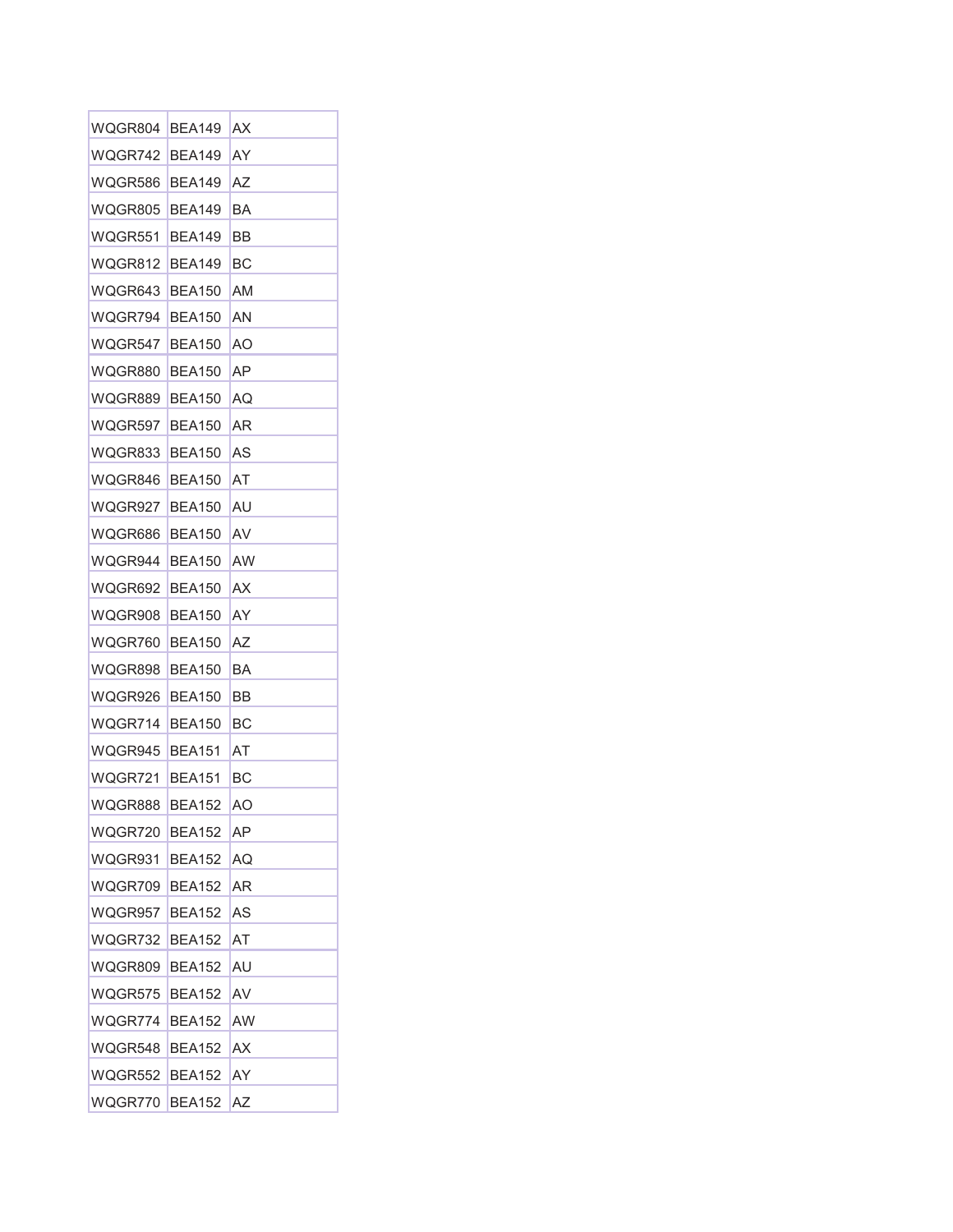| WQGR616 | <b>BEA152</b> | BA |
|---------|---------------|----|
| WQGR799 | <b>BEA152</b> | ВB |
| WQGR591 | <b>BEA152</b> | BС |
| WQGR841 | <b>BEA153</b> | AS |
| WQGR735 | <b>BEA153</b> | AT |
| WQGR899 | <b>BEA153</b> | AU |
| WQGR659 | <b>BEA153</b> | AV |
| WQGR906 | <b>BEA153</b> | ВC |
| WQGR683 | <b>BEA154</b> | BС |
| WQGR967 | <b>BEA155</b> | BС |
| WQGR749 | <b>BEA156</b> | BС |
| WQGR912 | <b>BEA157</b> | ВC |
| WQGR759 | <b>BEA158</b> | AS |
| WQGR988 | <b>BEA158</b> | AT |
| WQGR842 | <b>BEA158</b> | AU |
| WQGR593 | <b>BEA158</b> | AV |
| WQGR789 | <b>BEA158</b> | BС |
| WQGR542 | <b>BEA159</b> | BС |
| WQGR775 | <b>BEA160</b> | AΡ |
| WQGR638 | BEA160        | AQ |
| WQGR623 | <b>BEA160</b> | AR |
| WQGR852 | BEA160        | AS |
| WQGR628 | BEA160        | AT |
| WQGR879 | BEA160        | AU |
| WQGR752 | BEA160        | AV |
| WQGR952 | <b>BEA160</b> | AW |
| WQGR726 | <b>BEA160</b> | AX |
| WQGR929 | BEA160        | AY |
| WQGR718 | <b>BEA160</b> | BС |
| WQGR932 | BEA161        | AS |
| WQGR711 | <b>BEA161</b> | AT |
| WQGR998 | <b>BEA161</b> | AU |
| WQGR532 | <b>BEA161</b> | AV |
| WQGR992 | <b>BEA161</b> | BС |
| WQGR977 | BEA162        | BС |
| WQGR729 | <b>BEA163</b> | AQ |
| WQGR950 | <b>BEA163</b> | AR |